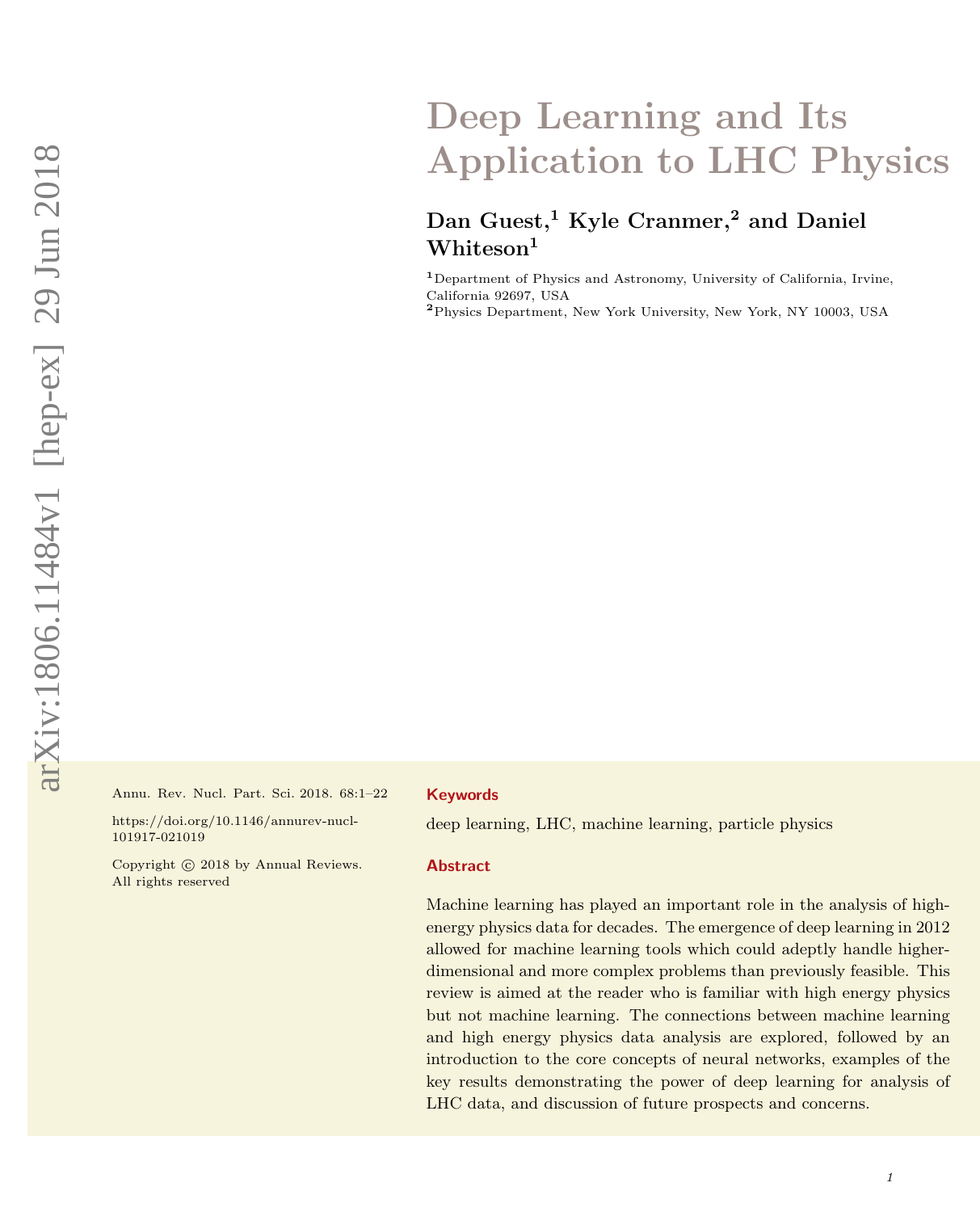## **Contents**

|  | $\overline{3}$ |
|--|----------------|
|  | $\overline{4}$ |
|  | 5              |
|  | 5              |
|  | 6              |
|  |                |
|  |                |
|  | 10             |
|  | 13             |
|  | -14            |
|  | -15            |
|  | 15             |
|  | <sup>15</sup>  |
|  | 16             |
|  | 17             |
|  | 18             |

## <span id="page-1-0"></span>1. INTRODUCTION

The physics program of the Large Hadron Collider (LHC) has the potential to address many of the most fundamental questions in modern physics: the nature of mass, the dimensionality of space, the unification of the fundamental forces, the particle nature of dark matter, and the fine-tuning of the Standard Model. The importance of these questions and the scale of the experimental program needed to probe them demand that we do our utmost to extract the relevant information from the collected data.

The data collected by high-energy physics (HEP) experiments are complex and high dimensional. Traditional data analysis techniques in HEP use a sequence of boolean decisions followed by statistical analysis on the selected data. Typically, both the individual decisions and the subsequent statistical analysis are based on the distribution of a single observed quantity motivated by physics considerations, which is not easily extended to higher dimensions.

For several decades, particle physicists have sought to improve the power of their analyses by employing algorithms that utilize multiple variables simultaneously. Within HEP this approach is often referred to as multivariate analysis (MVA); however, outside of physics these techniques would be considered examples of machine learning. Physicists have used a wide variety of machine learning techniques, including artificial neural networks, kernel density estimation, support vector machines, genetic algorithms, random forests, and boosted decision trees. For several years, the status quo of machine learning in HEP was to use boosted decision trees implemented in the software package TMVA [\(1\)](#page-18-0). These tools provided an important boost for many data analysis tasks, but their capabilities were understood to be limited; they often failed to match the performance of physicist-engineered solutions, especially when the dimensionality of the data grew large.

The emergence of deep learning began around 2012, when a convergence of techniques enabled training of very large neural networks that greatly outperformed the previous state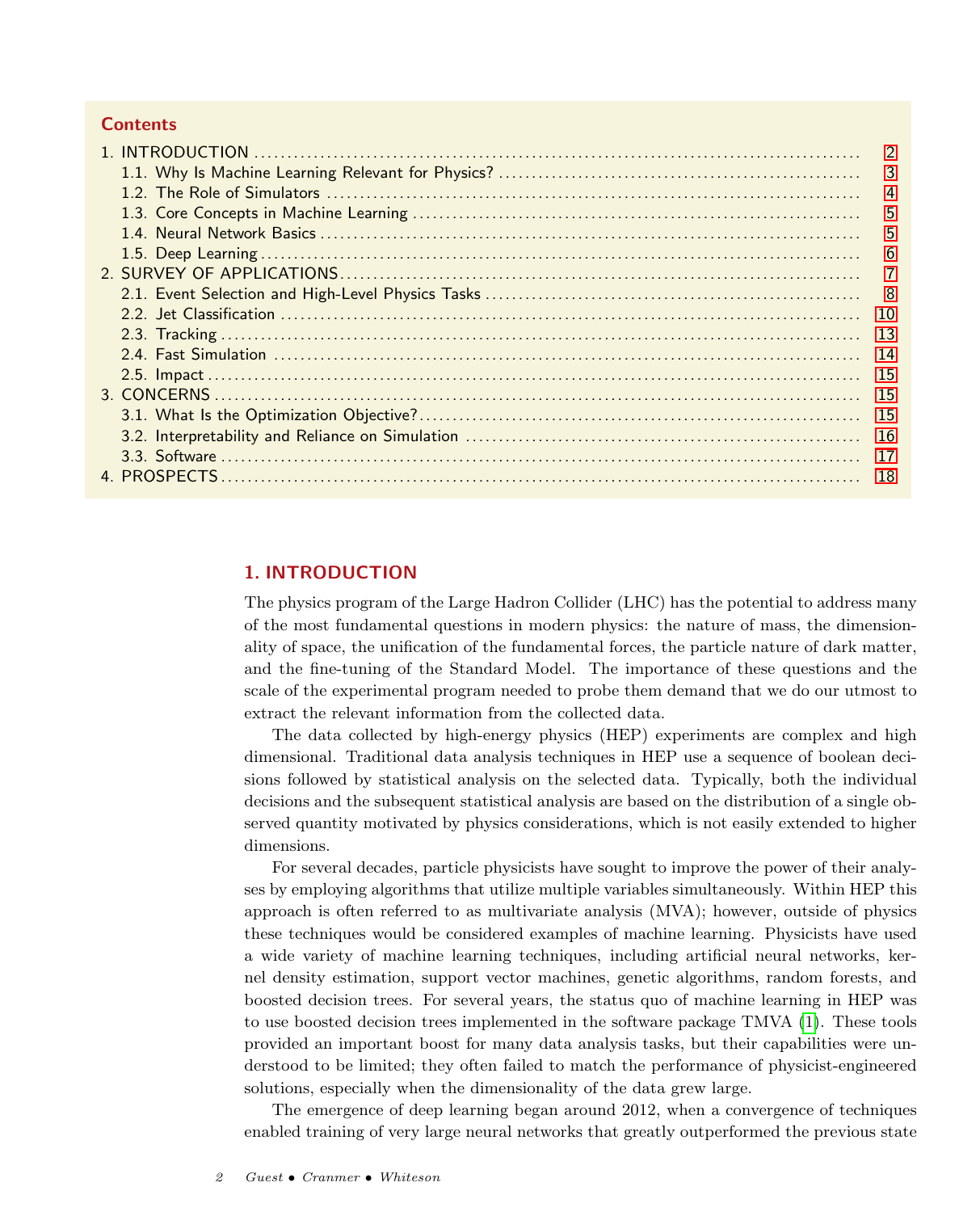of the art [\(2–](#page-18-1)[5\)](#page-18-2). These new tools could adeptly handle higher-dimensional and more complex problems than previously feasible. In the intervening years there has been an explosion in deep learning research moving beyond the application to image classification into natural languages, self driving cars, and many areas of science.

This review is aimed at the reader who is familiar with data analysis for high energy physics but less familiarity with machine learning. The remainder of this section explains the importance of machine learning to high-energy physics data analysis and describes the basics of neural networks in order to clearly define the concept of deep learning. Section 2 reviews many of the key applications of deep learning to open challenging problems in LHC data analysis, including several breakthroughs in tasks which were previously thought to be intractable. Section 3 discusses the direction of current work and potential concerns regarding the application of deep learning. The final section discusses several possible future directions and prospects.

## <span id="page-2-0"></span>1.1. Why Is Machine Learning Relevant for Physics?

The data collected by the LHC experiments are vast in both the number of collisions and in the complexity of each collision. The colliding beams at the LHC are grouped into bunches of protons, which cross with a frequency of ∼40 MHz. Each collion has the potential to produce a large number of particles, and the LHC detectors have  $\mathcal{O}(10^8)$  sensors used to record these particles. These high data rates are necessary because collisions which produce interesting products are very rare.

As a result of the quantum-mechanical nature of the collisions and the interaction of their products with LHC detectors, the observations resulting from a particular interaction are fundamentally probabilistic. Therefore, the approach to data analysis and the conclusions drawn from the data must be framed in statistical terms, which includes not only low-level tasks such as particle identification and reconstruction of the particles' energy and momentum, but also high-level tasks such as searches for new particles and measurements. In classical statistics, tasks such as classification, hypothesis testing, regression, and goodness-of-fit testing are based a statistical model  $p(x|\theta)$  describing the probability of observing x given the parameters of a theory  $\theta$ .

The high dimensionality and large volume of LHC data pose a problem because the statistical model  $p(x|\theta)$  over the high-dimensional space of their experimental data is not known explicitly in terms of an equation that can be evaulated. Instead, one typically has access to large samples of simulated data that was generated by stochastic simulation programs that model the physics of particle interactions on various scales. If the data were fairly low dimensional  $(d < 5)$ , the problem of estimating the unknown statistical from the simulated samples would not be difficult. Histograms or kernel-based density estimates provide reasonable estimates in low-dimensional spaces. These fairly naïve strategies, however, suffer from the curse of dimensionality. In a single dimension, N samples may be required to describe the source probability density function. In  $d$  dimensions, the number of samples required grows to the power of the data's dimensionality:  $\mathcal{O}(N^d)$ . The consequence is that any dimensionality greater than five or ten requires impractical or impossible computational resources, regardless of the speed of the sample generator.

Traditionally, HEP physicists have approached this problem by reducing the dimensionality of the data through a series of steps that operate both on individual collision events and on collections of events. For an individual event, reconstruction algorithms process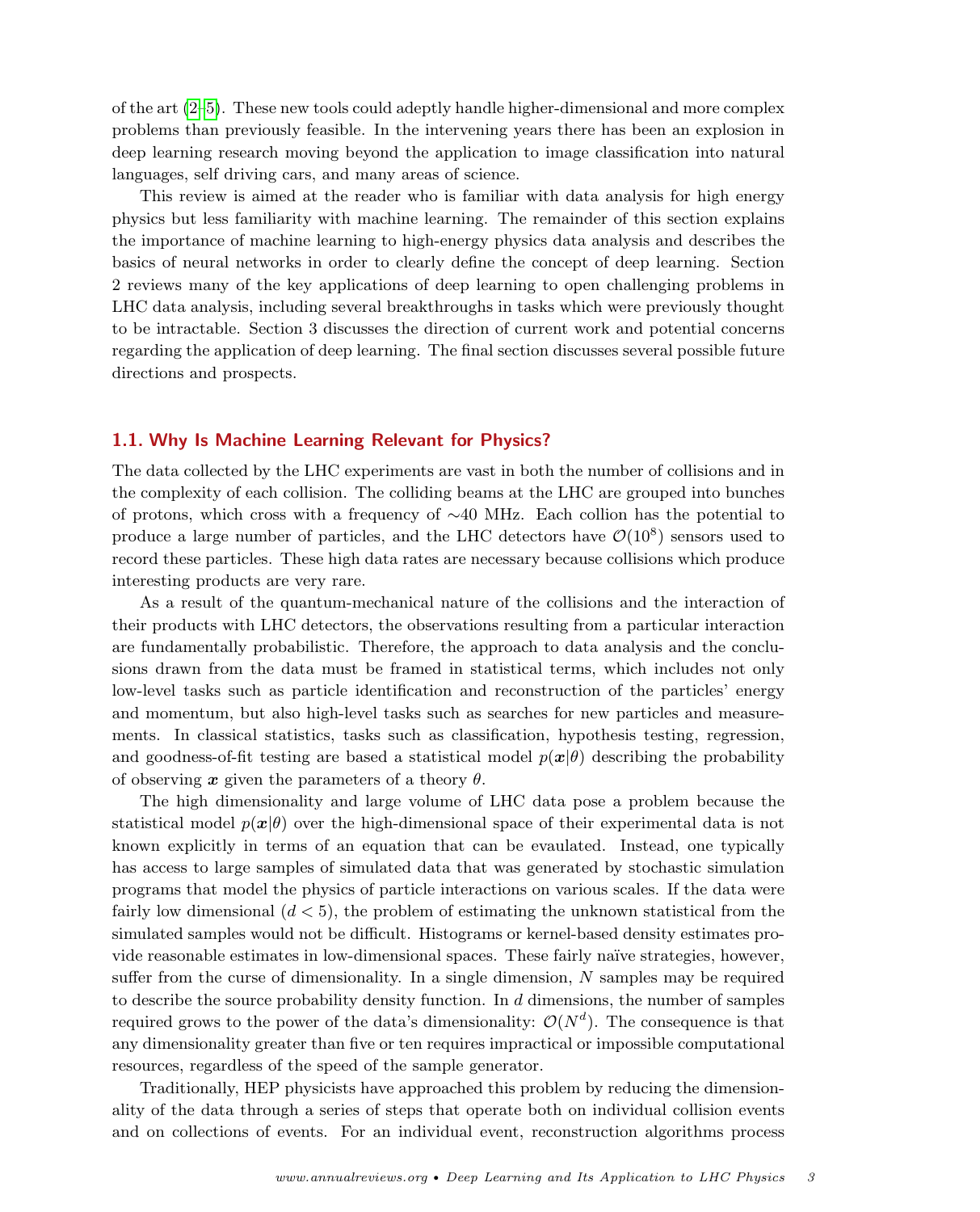the raw sensor data into low-level objects such as calorimeter clusters and tracks. From these low-level components, the algorithms attempt to estimate the energy, momentum, and identity of individual particles. From these reconstructed objects, event-level summaries are constructed. Event selection algorithms then select subsets of the collision data for further analysis on the basis of the information associated to individual events. Traditionally, the reconstruction and event selection operations are based on specific, engineered features in the data. For instance, the identification of an electron and a photon is based on specific features that summarize the shape of the shower in the electromagnetic calorimeter and discriminate from the energy deposits left by charged and neutral hadrons. The cumulative product of these steps reduces the dimensionality of the problem to a number small enough to allow the missing statistical model  $p(x|\theta)$  to be estimated using samples generated by simulation tools.

While the traditional approaches to reconstruction and event selection have worked fairly well, there is no guarantee that they are optimal. Given the complex nature of the data and the subtle signatures of potential new physics, it is reasonable to suspect that there may be a significant performance gap between traditional approaches and the optimal one. A central role of machine learning in LHC physics is to improve this data reduction, reducing the relevant information contained in the low-level, high-dimensional data into a higher-level and smaller-dimensional space.

## <span id="page-3-0"></span>1.2. The Role of Simulators

Physicists often refer to the set of simulation tools such as  $PYTHIA$  [\(6\)](#page-18-3), HERWIG [\(7\)](#page-18-4), MAD-GRAPH  $(8)$ , SHERPA  $(9)$ , and GEANT  $(10)$  as Monte Carlo tools, since these simulations are probabilistic and rely heavily on Monte Carlo sampling techniques. The simulators capture the relevant physics on a hierarchy of scales starting with the microscopic interactions within a proton–proton collision and ending with the interaction of particles in the enormous LHC detectors.<sup>[1](#page-3-1)</sup>

We can think of a simulated data set  ${x_i}_{i=1}^N$  as being N independent and identically distributed samples from some underlying distribution  $p(x|\theta)$ , where  $\theta$  corresponds to the settings of the simulator. Moreover, we know the settings of the simulator used, which means that the generated data automatically come with ground-truth labels. For instance, we can generate samples of interactions involving a Higgs boson for any desired mass value.

In this framing, the goal of simulation is to approximate the probability  $p(x|\theta)$  by sampling from an enormous space of unobserved, or latent, processes:  $p(x|\theta) = \int p(x, z|\theta) dz$ . A fixed value of  $\boldsymbol{z}$  specifies everything about the simulated events, from the momentum of the initial particles created in the hard scattering to the detailed interactions in the detector. Physicists often refer to  $z$  as Monte Carlo truth. Most reconstruction algorithms can be regarded as estimates of some components of  $z$  (particle type, momentum, energy, etc.) given the observed data  $x$ . Here simulation fulfills a second experimental need: in addition to an estimate of  $p(x|\theta)$ , the simulation provides a dataset  $\{x_i, z_i\}_{i=1}^N$  which allows physicists to study reconstruction algorithms directly.

<span id="page-3-1"></span><sup>&</sup>lt;sup>1</sup>In the language of statistics and machine learning, the full simulation chain would be considered a generative model for the data as they can be used to generate synthetic data of the same complexity and format as the actual collision data.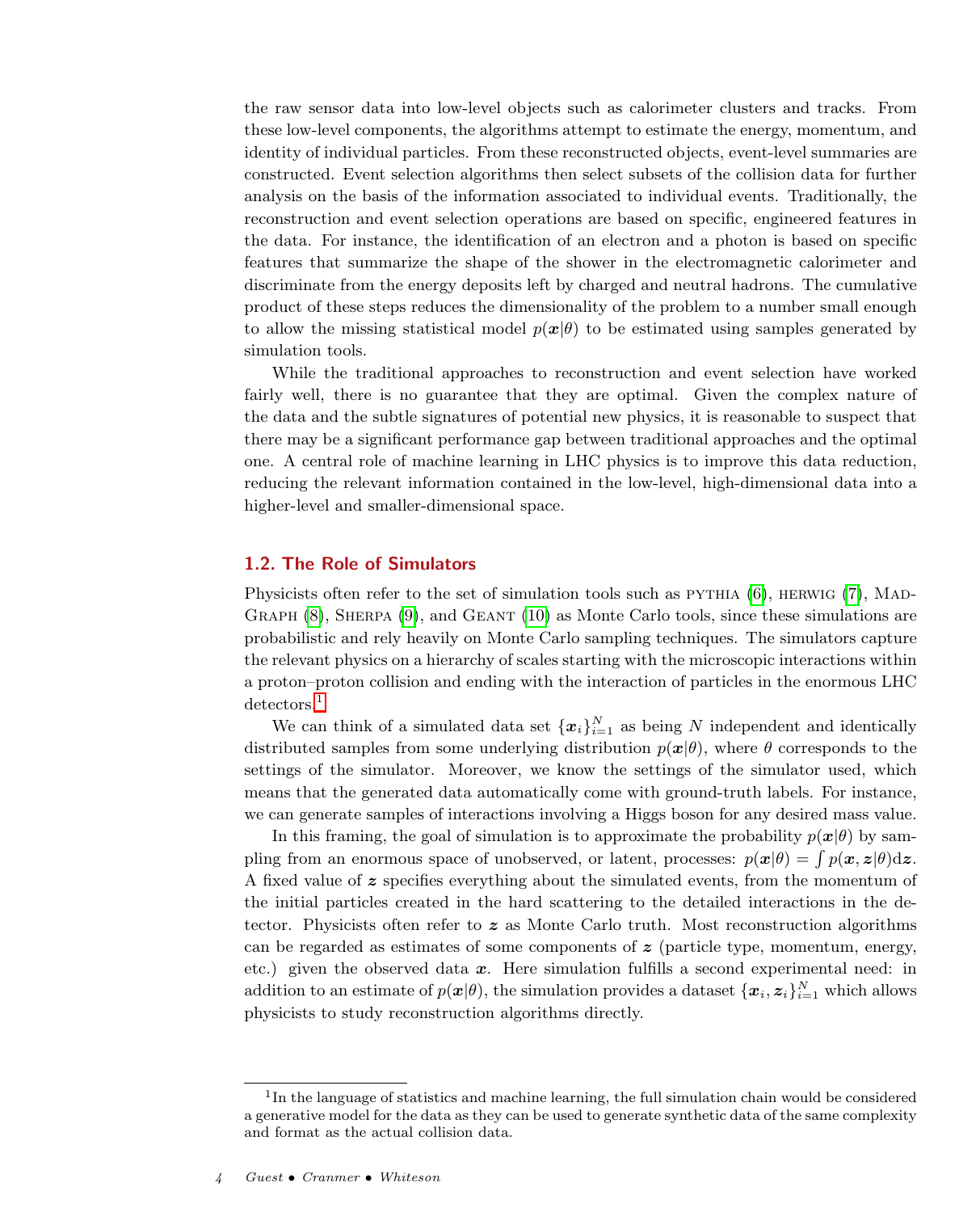#### <span id="page-4-0"></span>1.3. Core Concepts in Machine Learning

Fortunately, many of the tasks encountered in high energy physics can be naturally reformulated as machine learning problems. Typically, the problems are formulated in terms of a search for some function  $f: X \to Y$ , from the space of the observed data X to a lowdimensional space of a desired target label  $Y$ , which optimizes some metric of our choosing. This metric is called a loss function and written as  $L(\mathbf{y}, f(\mathbf{x}))$ .

Ideally, a learning algorithm would find the function that optimizes L over all possible values of  $(x, y)$ , but this is intractable owing to the curse of dimensionality and an infinite number of functions to choose from. Instead, in supervised learning, one has labeled training data  $\{\boldsymbol{x}_i, \boldsymbol{y}_i\}_{i=1}^N$  sampled from  $p(\boldsymbol{x}, \boldsymbol{y})$ . Furthermore, the function space is restricted to a model – a highly flexible family of functions  $f_{\phi}(\boldsymbol{x})$  parametrized by  $\phi$ . In this case, the algorithms minimize directly with respect to the model parameters  $\phi$ . Neural networks, support vector machines, and decision trees are examples of types of models commonly used in machine learning. These models often have a large number of parameters, and in the case of neural networks, finding the optimal  $f_{\phi}$  can be a difficult problem.

An essential goal in machine learning is *generalization*—the ability of the model to perform well on data which was not used in training. Failure in this task is called overtraining. There are a vast array of techniques to avoid overtraining (or overfitting) that can all be considered forms of regularization. Regularization techniques like dropout were key to advances in image recognition with deep learning  $(2, 3)$  $(2, 3)$ . Theoretical analysis of the generalization of deep learning is difficult because it involves a complicated interaction between the specifics of the model  $f_{\phi}$ , the optimization algorithms, the loss function, regularization techniques, and the specifics of the finite training samples and the true underlying distribution  $p(x, y)$ . Empirically, deep learning models generalize much better than existing theoretical analysis might suggest. While a more powerful theoretical analysis of generalization for deep learning would be valuable, in practical terms it is not necessary as long as statistically independent data, not used in training, is available to validate the performance.

## <span id="page-4-1"></span>1.4. Neural Network Basics

In the language of neural networks, the space of functions searched is defined by the structure of the networks, which defines a series of transformations. These transformations map the input  $x$  onto internal or "hidden" states  $h_i$ , until the final transformation maps these hidden states onto the function output  $y$ .

Mathematically, these transformation are expressed as

$$
\mathbf{h}_{i+1} = g_i(W_i \mathbf{h}_i + \mathbf{b}_i) \tag{1}
$$

where  $q_i$  is a some function, called the activation function, and a particular  $h_i$  is the *i*-th transformation of the information in  $x$ , called the embedding. In a simple case, the first embedding is simply the input vector  $h_0 \equiv x$ , and the final embedding is the output of the network. The elements of the matrix  $W$  are referred to as weights and those of vector  $\boldsymbol{b}$  as biases. The general structure of these transformations, such as the dimensionality of each W and the choice of activation function is referred to as the network architecture, which, taken together with the training parameters constitute the hyperparameters of the network.

<span id="page-4-2"></span><sup>2</sup>Other machine learning paradigms like unsupervised, semi-supervised, and weakly supervised learning relax or remove the need for labels in the training data.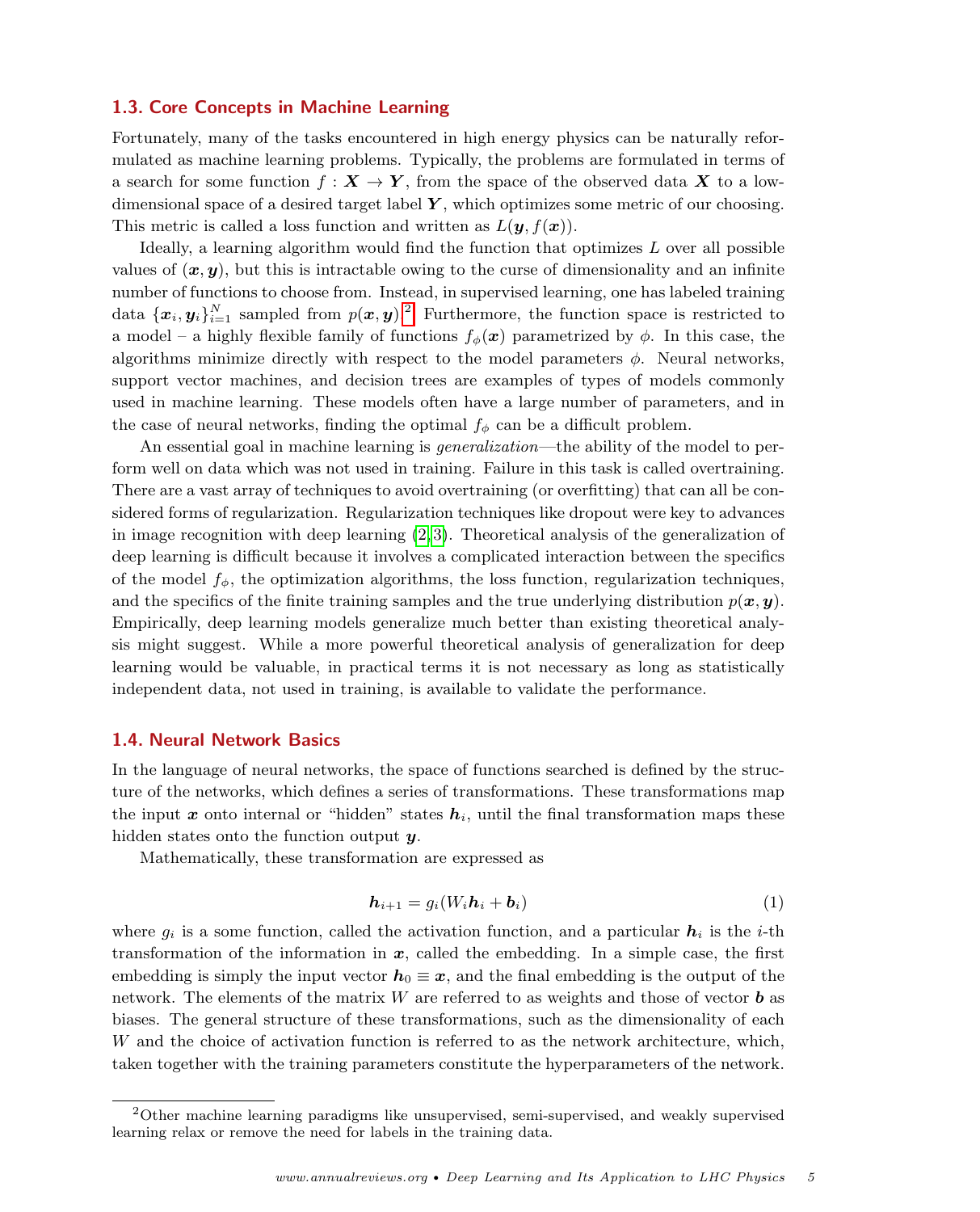The weights and biases of the network are initalized randomly. Finding the function which optimizes the loss function is done through an iterative process called training. Conceptually, this uses the labeled training examples  $(x, y)$  and calculates the gradient of the loss function with respect to the model parameters,  $\nabla_{\phi} L(f_{\phi}(\boldsymbol{x}), \boldsymbol{y})$ . In practice, the calculations are done through a technique called backpropagation, which is an efficient means of computing this gradient. In principal, backpropagation puts only one restriction on L and  $f(x)$ : they must be be differentiable for a gradient to be defined.

## <span id="page-5-0"></span>1.5. Deep Learning

Initially, the term deep neural networks referred to neural networks with many hidden layers, and it was used to differentiate such networks from shallow neural networks, which had only one hidden layer. For many years, it was argued that using a shallow network was not a restriction, because of the theoretical analysis that demonstrated that any function can be approximated by a shallow network [\(14\)](#page-18-9). However, an effective shallow network may require an enormous number of nodes in the hidden layer, and in practice, shallow neural networks often failed to discover useful functions from high-dimensional data sets.

The traditional strategy for discovering the optimal function for a given application involves a gradient search through  $f_{\phi}$ . In practice, this becomes much more difficult to accomplish as the neural network becomes deeper. As the difference between the function value  $f_{\phi}(\boldsymbol{x})$  and the desired output y is propagated back through the various embeddings, the gradient  $\nabla_{\phi}L(f_{\phi}(\boldsymbol{x}), \boldsymbol{y})$  rapidly approaches zero, making it difficult to improve the performance by adjusting the model parameters. This vanishing gradient problem [\(15,](#page-18-10) [16\)](#page-18-11) has been overcome in recent years using a variety of strategies, including computational boosts from graphical processing units, larger training samples, new regularization techniques such as dropout [\(17\)](#page-18-12), pre-training of initial embeddings with unsupervised learning methods such as autoencoders [\(18,](#page-18-13)[19\)](#page-19-0). Autoencoders attempt to learn a useful layered representation of the data without having to backpropagate through a deep network; standard gradient descent is only used at the end to fine-tune the network.

More generally, deep learning can refer to a broad class of machine learning methods emphasizing hierarchical representations of the data and modular, differentiable components. Not only do these deep networks have more expressive capacity, but also the layers can be interpreted as building up a hierarchical representation of the data. In natural images, for example, the first layers learn low-level features like edges and corners, the middle layers learn midlevel features like eyes, and the final layers learn high-level features like faces. The processes that produce particle physics data naturally lead to compositionality and hierarchical structured data. For instance, a typical event at the LHC is composed of jets, jets are composed of hadrons, hadrons lead to tracks and calorimeter clusters, tracks are composed of hits, and calorimeter clusters are composed of calorimeter cells. The analogy also extends to higher levels with groups of particles forming resonances in a cascade decay. For these reasons, one might anticipate deep learning to be particularly effective at the LHC.

Modern deep learning is characterized by the composition of modular, differentiable components [\(20\)](#page-19-1). Among the first of these modular components was the convolutional filter, which is arguably the most important innovation in deep learning applied to image processing [\(21\)](#page-19-2). Convolutional architectures are natural when the input data has some notion of locality, the individual components of  $x$  are the same type (e.g., neighboring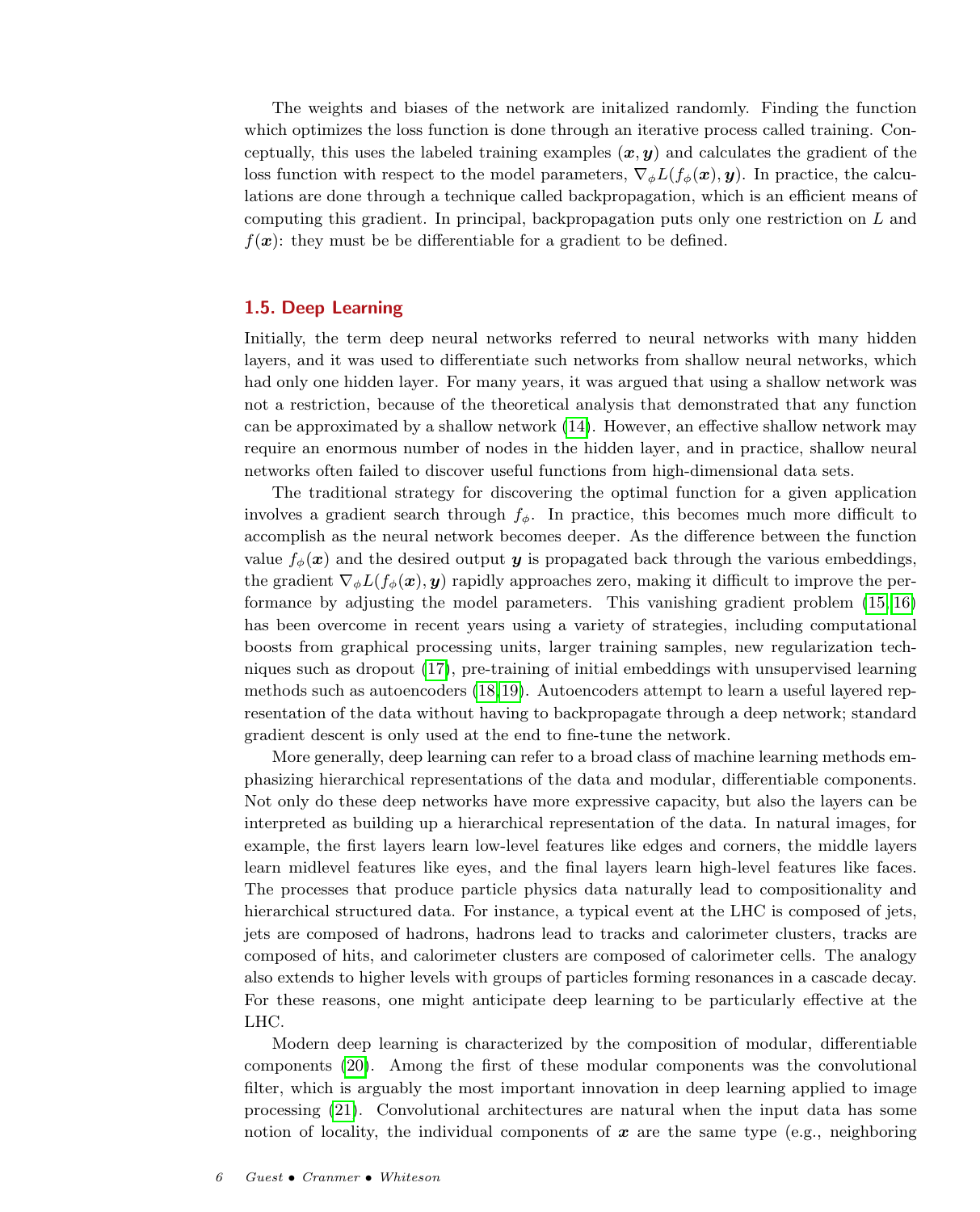pixels in an image), and the interesting features are equally likely to appear in any local patch. The kernel  $k$  of the convolution can be interpreted as a bank of filters that operates on a local patch of the input  $x_i$  as

$$
\mathbf{h} = g(W\mathbf{x} + \mathbf{b}) \quad \rightarrow \quad h_{i,j} = g(\mathbf{k}_j \cdot \mathbf{x}_i + b_j) \,, \tag{2}
$$

where  $i$  indexes the local patches and  $j$  indexes the filters. Because the same kernel is applied as it is swept over the input, it has the effect of sharing weights in a dense network. Weight sharing imposes translational symmetry on the network, and it drastically reduces the number of parameters in the network and the amount of data needed to train them. Convolutional layers are usually followed by a pooling layer, which summarizes the result of applying the filters in a local patch (e.g., by taking the maximum or average). These convolutional and pooling layers can be composed to build a hierarchical representation of the data going from low- to mid- to high-level features. Other modular components include normalization layers [\(22\)](#page-19-3) and residual layers [\(23\)](#page-19-4). By training the different layers of these networks jointly, deep convolutional neural networks learn hierarchical features that tend to outperform engineered features for image processing tasks.

Working with variable-length input (e.g., words in a sentence) requires the network architecture to be adaptive in some way. Variable-length input can be cropped or padded with zeros to fit into a fixed-size vector  $x$ , but these blunt solutions either discard potentially useful information or force a network to accommodate placeholder values. A far more natural solution is to rely on networks that can adjust to the input size dynamically. A particularly illustrative case is a simple recursive unit, which maps a pair of inputs,  $h_1$  and  $h_2$ , onto an output, h, as follows:

<span id="page-6-1"></span>
$$
\mathbf{h} = g_i(W_1 \mathbf{h}_1 + W_2 \mathbf{h}_2 + \mathbf{b}).\tag{3}
$$

Assuming that one or both of the input vectors are of the same dimension as  $h$ , the output can be fed into the input recursively and condense an arbitrary length sequence of inputs into a fixed-dimensional representation  ${h_i} \rightarrow h$ . More generally, a neural network can be visualized as a directed acyclic graph in which edges represent the various internal  $\bm{h}$ vectors. Figure [1](#page-7-1) illustrates several such graphs.

In practice, since recursive networks can grow very deep, simple recursive units encounter problems with vanishing or exploding gradients. These longer sequences can be handled using a technique known as gating, where activation functions and transformations are applied selectively, or inputs can be ignored entirely. These alleviates the exploding and vanishing gradient problem at the expense of a more complicated recurrent unit; examples are long-short-term-memory (LSTM) units [\(24\)](#page-19-5), and gated recurrent units (GRU) [\(25\)](#page-19-6).

Both convolutional and recurrent layers are examples of network architectures that use shared weights. In the convolutional case, each element of  $k$  acts in multiple dot products, whereas in the recurrent case, the transformation in Equation [3](#page-6-1) is applied multiple times for each pattern. Weight sharing can be viewed as a type of regularization: by reusing the same transformation in multiple places throughout the network, the network designer can encode domain-specific structure.

## <span id="page-6-0"></span>2. SURVEY OF APPLICATIONS

Machine learning has found numerous natural applications in particle physics, where many tasks require classification in high-dimensional variable spaces. At the lowest level, ma-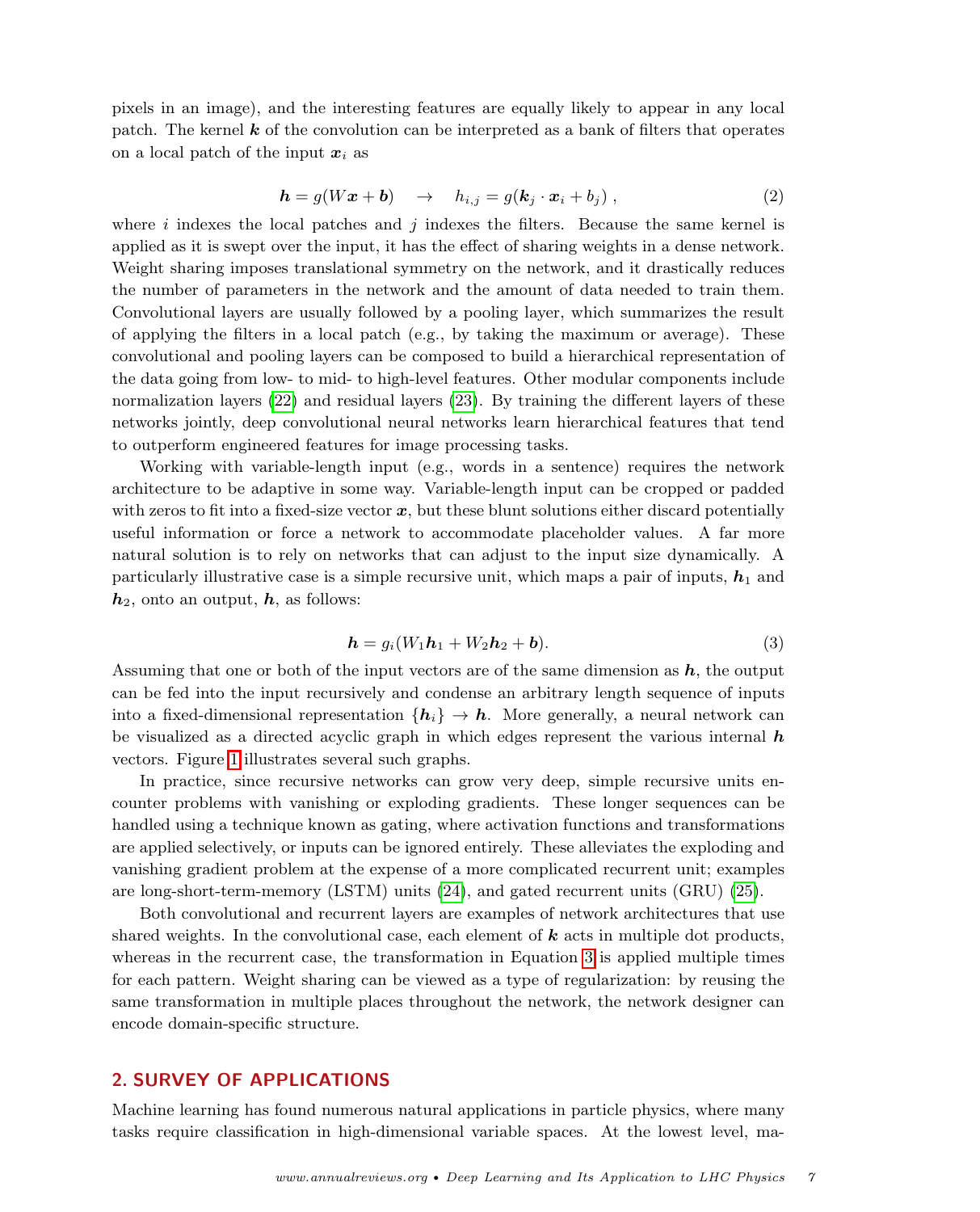

<span id="page-7-1"></span>Schematic showing feed-forward, recurrent, and recursive neural network architectures. Diamonds represent inputs and outputs, while processing units are represented with circles and squares. Arrows between processing units represent embeddings h. Standard feed-forward networks map a fixed length  $x$  into  $y$ , whereas recurrent and recursive networks can process a sequence of inputs  ${x_i}$ . Units represented as circles are shared throughout the network: once the network is trained, the units can be used to build a network of arbitrary size. Recurrent networks can be viewed as a subset of recursive networks, in which each node combines one input  $x_i$  and the output from the previous recurrent node  $h_{i-1}$  to produce  $h_i$ , and where  $h_0 = 0$ . Recursive units map each pair of inputs to an output in the same space,  $(h_i, h_j) \rightarrow h_k$ . Note that these components can also be chained: Any output node can also serve as an input node to another component.

chine learning tools can perform hit reconstruction [\(26\)](#page-19-7) or track finding [\(27\)](#page-19-8) in individual detector systems. These tools can also perform object identification by using information from various detector systems, such as electron [\(28\)](#page-19-9), photon [\(29\)](#page-19-10), or  $\tau$  lepton [\(30\)](#page-19-11) identification. Finally, machine learning tools have been widely used to classify entire events as background-like or signal-like, both in the final statistical analysis [\(31\)](#page-19-12) or at the initial trigger decision [\(32\)](#page-19-13). These machine learning tools have found high-profile application in single t quark searches [\(33\)](#page-19-14), early Higgs boson searches [\(34\)](#page-19-15), and the Higgs boson discovery [\(29\)](#page-19-10).

## <span id="page-7-0"></span>2.1. Event Selection and High-Level Physics Tasks

The earliest successes of deep learning in high energy physics came in improvements in event selection for signal events with complex topologies. In the past few years, several studies have demonstrated that the traditional shallow networks based on physics-inspired engineered ("high-level") features are outperformed by deep networks based on the higherdimensional features which receive less pre-processing ("lower-level") features. Prior to the advent of deep learning, such pre-processing was necessary, as shallow network performance on low-level features fell short. The deep learning results discussed below demonstrate that deep networks using the low-level features surpass the shallow networks using high-level features. This confirms the suspicion that feature engineering, applying physics knowledge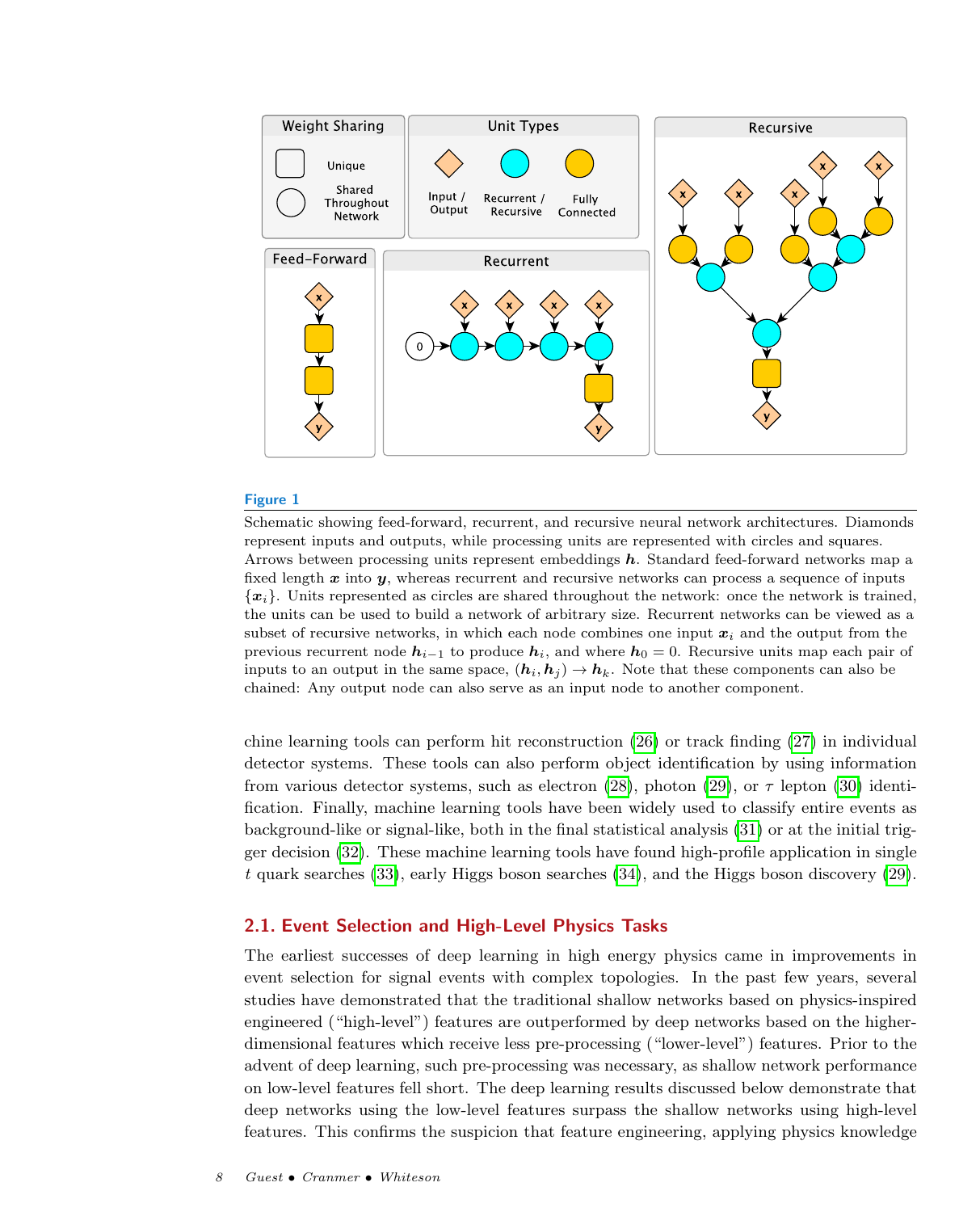

<span id="page-8-0"></span>(left) Deep networks (DN) performance in signal-background classification compared to shallow networks (NN) with a variety of low- and high-level features demonstrate that deep networks with only low-level features outperform all other approaches, from [\(35\)](#page-19-16). (right) Comparison of the distributions of invariant mass of events selected by a deep network (DN21) using only object momentum to a shallow network (NN7) that has been trained using this feature, at equivalent background rejection. Also shown are the distributions in pure signal and background samples. The shallow network relies heavily on this invariant mass quantity to discriminate. The deep network has also discovered the value of this feature, but is able to recover signal further from peak.

to construct high-level features, is often sub-optimal.

An early study [\(35\)](#page-19-16) compared the performance of shallow and deep networks in distinguishing a cascading decay of new exotic Higgs bosons from the dominant background. This study used a structured data set in which a large set of basic low-level features (object four-momenta) were reduced to a smaller set of physics-inspired high-level engineered features. Because the high-level features were a strict function of the low-level features, they contained a subset of the information, so that the expertise encoded by the high-level features was solely in the design of these dimensionality-reducing functions rather than the introduction of new information. This gave rise to revealing comparisons about the relative information content of the low- and high-level features and the power of classifiers to extract it. In their study, Baldi et al. [\(35\)](#page-19-16) found that deep networks using the lower-level data significantly outperformed shallow networks that relied on physics-inspired features such as reconstructed invariant masses (Figure [2\)](#page-8-0). The high-level engineered features captured real insights, but clearly sacrificed some useful information.

Such conclusions are not universal, however, but rather are dependent on the specifics of the classification task. Using the same approach, Baldi et al. [\(35\)](#page-19-16) analyzed a supersymmetric particle search that has received significant feature engineering in the literature, and found that shallow networks using low-level data very nearly matched the performance of both shallow networks using engineered features as well as deep networks on either set of features. The authors concluded that this application requires only simple linear functions on the lower-level data, and may not require a deep network or deserve such attention to feature engineering. Similar conclusions were reached in Reference [36.](#page-19-17)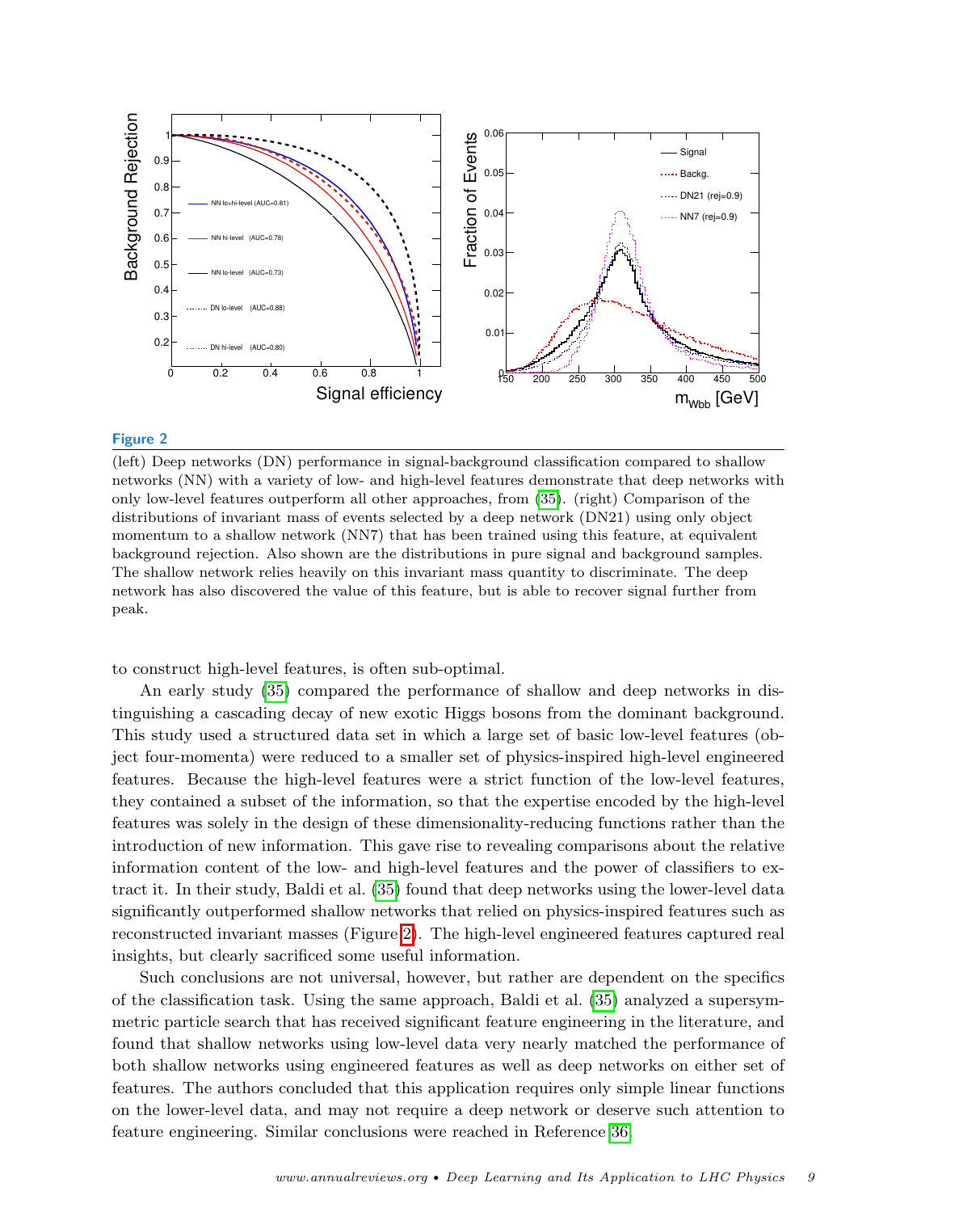In addition to optimizing event selection for a fixed signal versus background problem, Cranmer and colleagues [\(39\)](#page-19-18) showed that it is possible to approximate the likelihood ratio  $p(x|\theta)/p_0(x)$  for a continuous family of signal models parameterized by  $\theta$ . Since binary classification amounts to approximating a likelihood ratio, this generalization is called a parameterized classifier. This is a common-use case at the LHC because most signals are predicted by theories with several free parameters. For instance, Baldi et al. [\(38\)](#page-19-19) used this technique to create a classifier for  $X \to t\bar{t}$  versus Standard Model background parameterized by the mass of the resonance  $m<sub>X</sub>$ . The approximate likelihood can also be used in a likelihood fit to estimate the parameters  $\theta$  (e.g., masses, coupling constants), providing a novel form of likelihood-free inference. The CARL software package provides a convenient interface for this technique [\(39\)](#page-19-18).

## <span id="page-9-0"></span>2.2. Jet Classification

Machine learning has been applied to a wide range of jet classification problems, to identify jets from heavy  $(c, b, t)$  or light  $(u, d, s)$  quarks, gluons, and  $W$ , Z, and H bosons. Traditionally these classification problems have been grouped into flavor tagging, which discriminates between b, c, and light quarks, jet substructure tagging, which discriminates between jets from  $W$ ,  $Z$ ,  $t$  and  $H$ , and quark–gluon tagging.

In flavor tagging, the discriminating information is spatial: Heavy quarks decay weakly in a matter of picoseconds, which is sufficient time for a highly boosted quark to travel roughly a centimeter from the interaction point. Due to this measurable separation, flavor tagging relies heavily on tracks reconstructed by high-granularity sensors near the interaction point, and on vertices fit to these tracks. The use of machine learning in flavor tagging dates to LEP  $(40)$ , where libraries such as JETNET  $(41)$  were used to identify b and c quarks, and has continued through LHC runs 1 and 2 [\(42–](#page-19-22)[44\)](#page-19-23).

In contrast to jet flavor tagging, jet substructure and quark–gluon tagging rely on information created at one spatial location during the decay of the original particle. The spread in decay product momenta translates to spatial separation as the particles travel away from the interaction point, but the underlying physics is localized at the decay point. Thus, while the power of flavor tagging is limited primarily by the tracking detector resolution, jet substructure and quark–gluon discrimination are subject to quantum-mechanical limitations. Theoretical and experimental physicists have expended considerable effort in quantifying these limitations, and in engineering jet-substructure-based discriminating variables [\(45\)](#page-19-24).

Recently, the realization that lower-level, higher-dimensional data could contain additional power led to a rapid proliferation of studies that challenged established substructure approaches [\(45;](#page-19-24) see https://indico.physics.lbl.gov/indico/event/546/overview). In 2014, Cogan et al. [\(47\)](#page-19-25) recognized that the projective tower structure of calorimeters present in nearly all modern HEP detectors was similar to the pixels of an image (Figure [3\)](#page-10-0). This representation of the data allowed physicists to leverage the advances in image classification such as convolutional neural networks. The image-based networks discriminated as well as or better than shallow networks using jet-substructure-based inputs [\(46,](#page-19-26) [48\)](#page-19-27). The discriminating persisted in the presence of pileup and jet grooming [\(49\)](#page-19-28), across generators [\(50\)](#page-19-29), and could be generalized to three-dimensional detectors using multiple stacked channels analogous to colors [\(51\)](#page-19-30). Outside collider physics, a similar approach was used to tackle object-identification tasks in neutrino experiments [\(52,](#page-19-31) [53\)](#page-19-32).

While the image-based approach has been successful, the actual detector geometry is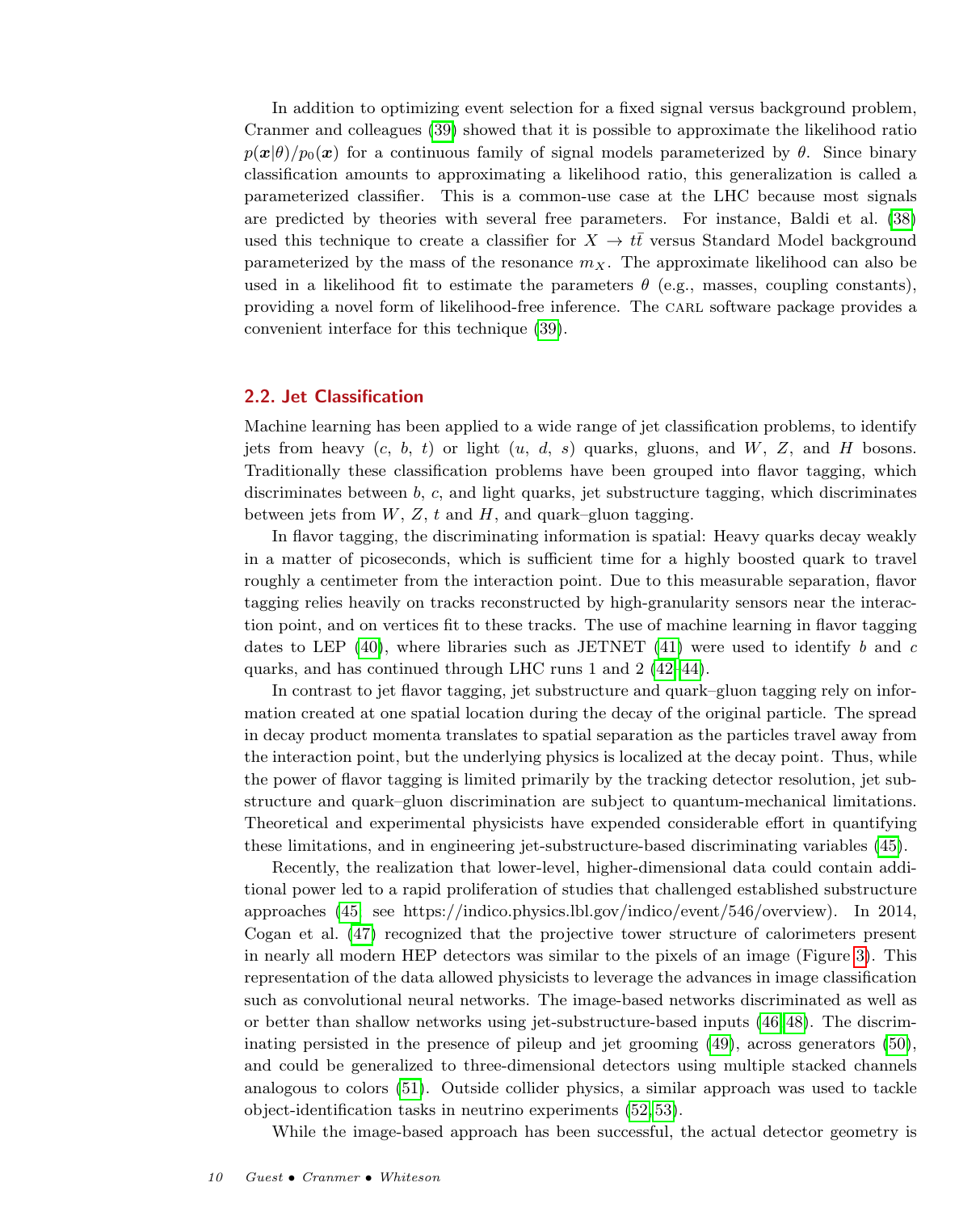

<span id="page-10-0"></span>Example jet image inputs from the jet substructure classification problem described in Ref. [\(46\)](#page-19-26). The background jets (left) are characterized by a large central core of deposited energy from a single hard hadronic parton, while the signal jets (right) tend to have a subtle secondary deposition due to the two-prong hadronic decay of a high- $p<sub>T</sub>$  vector boson. Use of image-analysis techniques such as convolutional neural networks allow for powerful analysis of this high-dimensional input data.

not perfectly regular; thus, some preprocessing is required to represent the jet as an image. In addition, jet images are typically very sparse. The sparsity can be alleviated by enlarging pixels, but the harsher discretization sacrifices resolution in  $\eta$  and  $\phi$ . Given that the jets themselves are composed of a varying number of reconstructed constituents, each with welldefined coordinates and parameters, jet tagging algorithms that can work with a variable number of inputs are desirable.

Several flavor-tagging applications have made use of deep networks trained on variable length arrays of track parameters. Guest et al. [\(54\)](#page-19-33) investigated the need for featureengineering by defining low-level, mid-level, and high-level features, where the mid- and high-level features were inspired by typical flavor-tagging variables and derived from a strict subset of the low-level feature information. The authors found similar discrimination using fixed-size, zero-padded networks and recurrent architectures, and that the best performance came from using all three levels of features (Figure [4\)](#page-11-0). Both ATLAS and CMS have since commissioned flavor-tagging neural networks that rely on individual tracks or, in the CMS case, particle-flow candidates. The ATLAS recurrent-network-based approach reduces backgrounds by roughly a factor of two when combined with traditional high-level variables [\(44,](#page-19-23)[55\)](#page-19-34). CMS's DeepFlavor [\(56,](#page-19-35)[57\)](#page-19-36) neural network first embeds each flow candidate with a transformation that is shared across candidates, then combines the candidates' high-level variables in a single zero-padded dense network.

Networks trained on variable-length arrays of jet constituents proved equally useful in boosted top tagging. In one series of studies, a zero-padded dense network showed promise [\(59\)](#page-19-37), but backgrounds were halved by replacing the dense network with a recurrent network  $(60)$ . The CMS Collaboration experimented with two variants of the DEEPJET  $(61)$ algorithm. The first was similar to DeepFlavor, whereas the second replaced the dense network with a recurrent neural network. In comparison to a baseline that combined high-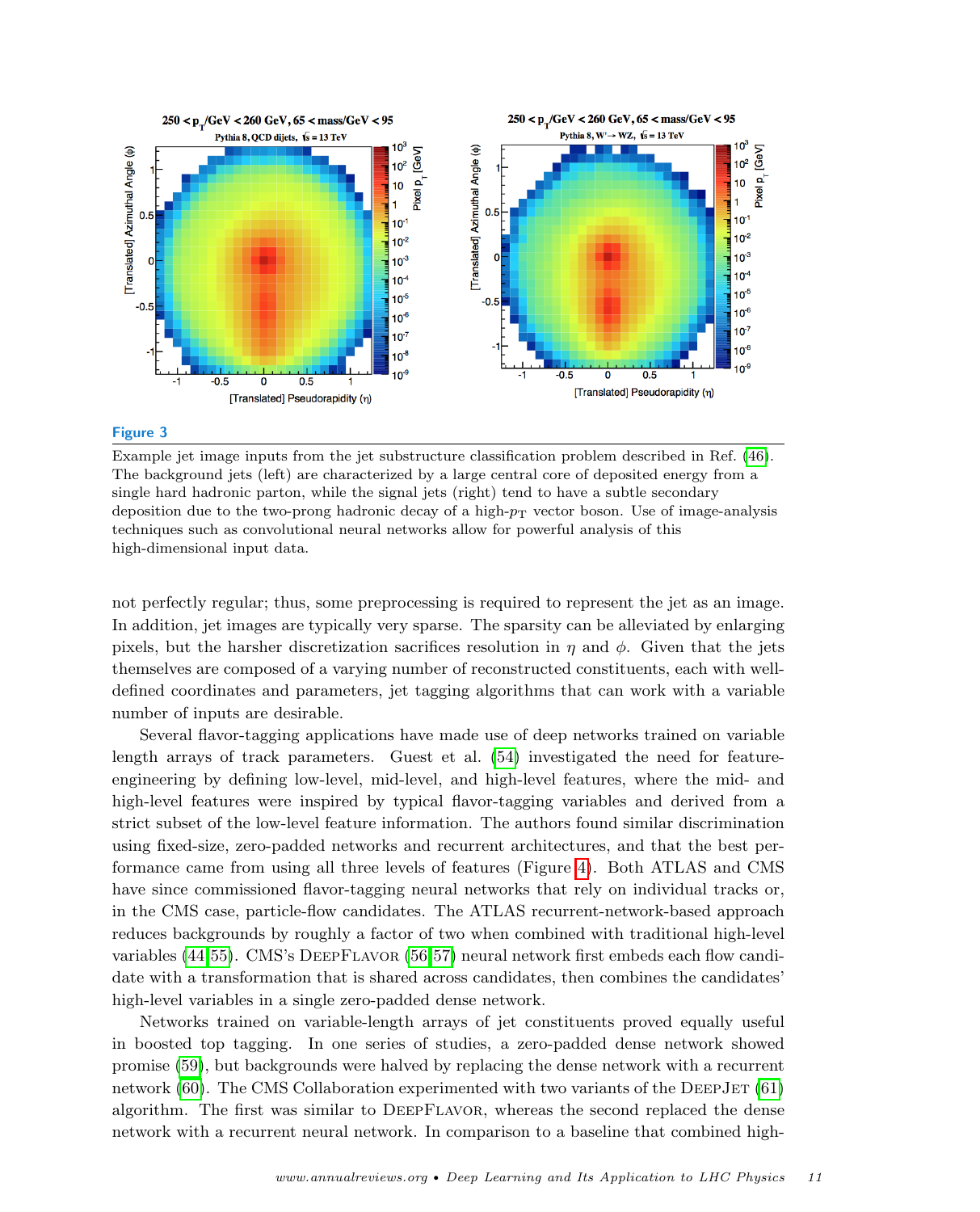

<span id="page-11-0"></span>(left) A comparison [\(54\)](#page-19-33) of the jet-flavor-tagging performance of deep networks with varying levels of feature engineering. The lowest-level data (labeled Tracks) contain all of the information and perform well, but networks that are also given vertices or higher-level features (labeled Verticies and Expert) still show some improvement. (*right*) A comparison [\(58\)](#page-19-40) of the performance of two boosted decision tree (BDT) taggers and two particle-based deep neural network (DNN) taggers in simulated events of four top jets as signal and QCD multijets as background.



#### Figure 5

<span id="page-11-1"></span>A schematic showing the hierarchical composition of a deep learning model following the outline of traditional high-energy physics data pipeline. The lowest-level detector inputs are represented by  $x_i$  (diamonds), which are then fed into recurrent networks (lower boxes) to form jet embeddings  $h_1^{\text{jet}}$ . These are augmented by jet-level features  $v_i$ . The jet embeddings are processed by a network to form a final event-level embedding  $h^{\text{event}}$ , which is then fed into a classifier, leading to the output  $f^{\text{event}}(\{x_i\})$ . The entire network can be learned jointly, or individual components can be pre-trained. Adapted from [\(62\)](#page-20-0).

level variables in a boosted decision tree, QCD multijet misidentification was reduced by a factor of approximately four at 60% top-tagging efficiency (Figure [4\)](#page-11-0) [\(58\)](#page-19-40).

Recurrent networks act on sequences, requiring an ordering of the particles. While sev-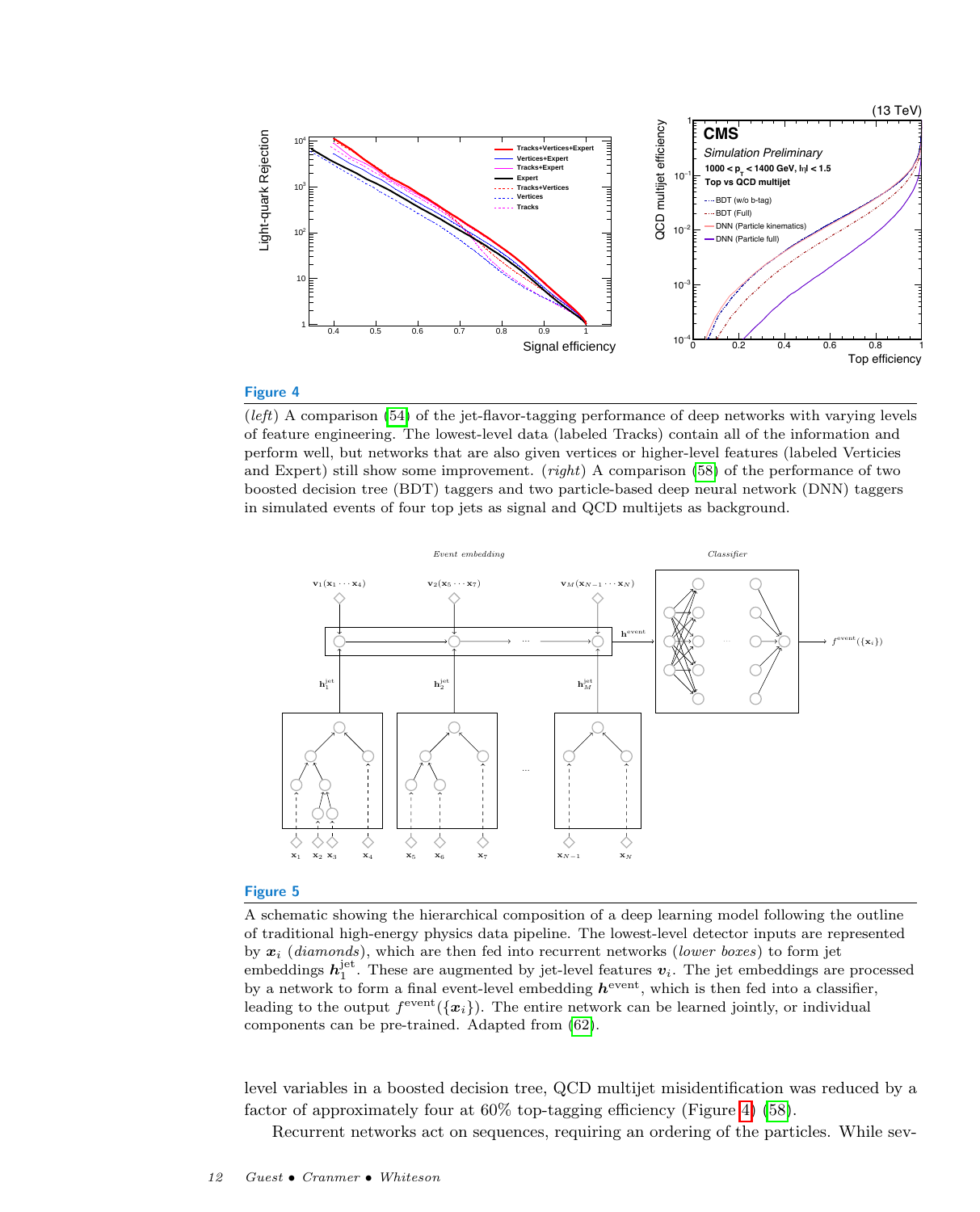eral natural orderings exist, the most natural is arguably the  $k<sub>T</sub>$  jet clustering history, which defines a tree that can be used as the scaffolding for a recursive neural network. Louppe et al. [\(62\)](#page-20-0) applied a recursive neural network over the jet clustering history, providing a hybrid QCD-aware neural network strategy. In the same W-versus-QCD jet classification problem as studied in Reference [50,](#page-19-29) the recursive network showed no improvement over image-based networks when trained on jet images, but improved substantially when the image preprocessing was removed. Notably, the recursive and recurrent networks had fewer parameters and thus required far fewer data to train. The same recursive neural network has been applied to quark–gluon tagging [\(63\)](#page-20-1).

The clustering of objects need not end at the jet level (Figure [5\)](#page-11-1). The outputs from the jet-level recurrent network can be fed into a recurrent network to produce a high-level event embedding.

More recently, Henrion *et. al* investigated representing jets as a graph instead of as a tree [\(64\)](#page-20-2). Graph convolutional networks provide a generalization of convolutional neural networks that can be applied to irregularly sampled data [\(65\)](#page-20-3). In this picture, the particles represent the nodes of the graph and the edges can encode how close the particles are in a learned adjacency matrix. Henrion et. al showed that such a network outperformed a recursive network for the same W vs. QCD jet tagging problem studied in Refs.  $(50, 62)$  $(50, 62)$ .

## <span id="page-12-0"></span>2.3. Tracking

Track-reconstruction algorithms are among the most central processing unit (CPU) and data intensive of all low-level reconstruction tasks. The initial stage of track reconstruction involves finding hits, or points where some charge is deposited on a sensing element. In the case of the pixel sensors that form the innermost layer of the detector, neighboring hits are clustered into pixel clusters, which then form track seeds. These seeds form a starting point for a Kalman filter, which extends the seeds into full tracks that extend to the calorimeters. The entire procedure can be viewed as a sequence of clustering algorithms, in which the zero-suppressed readout from  $\mathcal{O}(10^8)$  channels provides  $\mathcal{O}(10^4)$  hits, which are then clustered into  $\mathcal{O}(10^3)$  tracks per event.

Machine learning has proven useful in several aspects of track reconstruction. In cases where multiple tracks pass through the same pixel cluster, ATLAS relies on neural networks to return a measurement for each track rather than assigning each to the cluster center [\(66,](#page-20-4) [67\)](#page-20-5). LHCb makes use of several shallow networks in track reconstruction as well. Due to the long distances between sensor elements in the LHCb tracker, falsely connected hits forming "ghost tracks" are a large source of backgrounds. A simple three-layer network reduces this background by a factor of two in comparison to a  $\chi^2$ -based discriminant [\(68\)](#page-20-6). Several other networks are evaluated to filter out fake tracks before running a full track fit or to recover tracks with missing hits.

Thanks to these algorithms and careful tuning, track reconstruction is nearly 100% efficient and spuriously reconstructed tracks are rare, meaning that the clustering aspect of tracking is largely solved. Reducing the CPU overhead remains a significant problem, however, especially within high-level trigger farms. Within ATLAS and CMS, these are clusters of  $\mathcal{O}(10^4)$  processors that must reconstruct  $\mathcal{O}(10^5)$  events per second [\(69\)](#page-20-7). To keep tracking CPU costs manageable, the experiments reconstruct tracks only in limited regions of the detector. These regions are selected on the basis of their proximity to muons or to calorimeter energy deposits that are consistent with relatively rare physical signatures like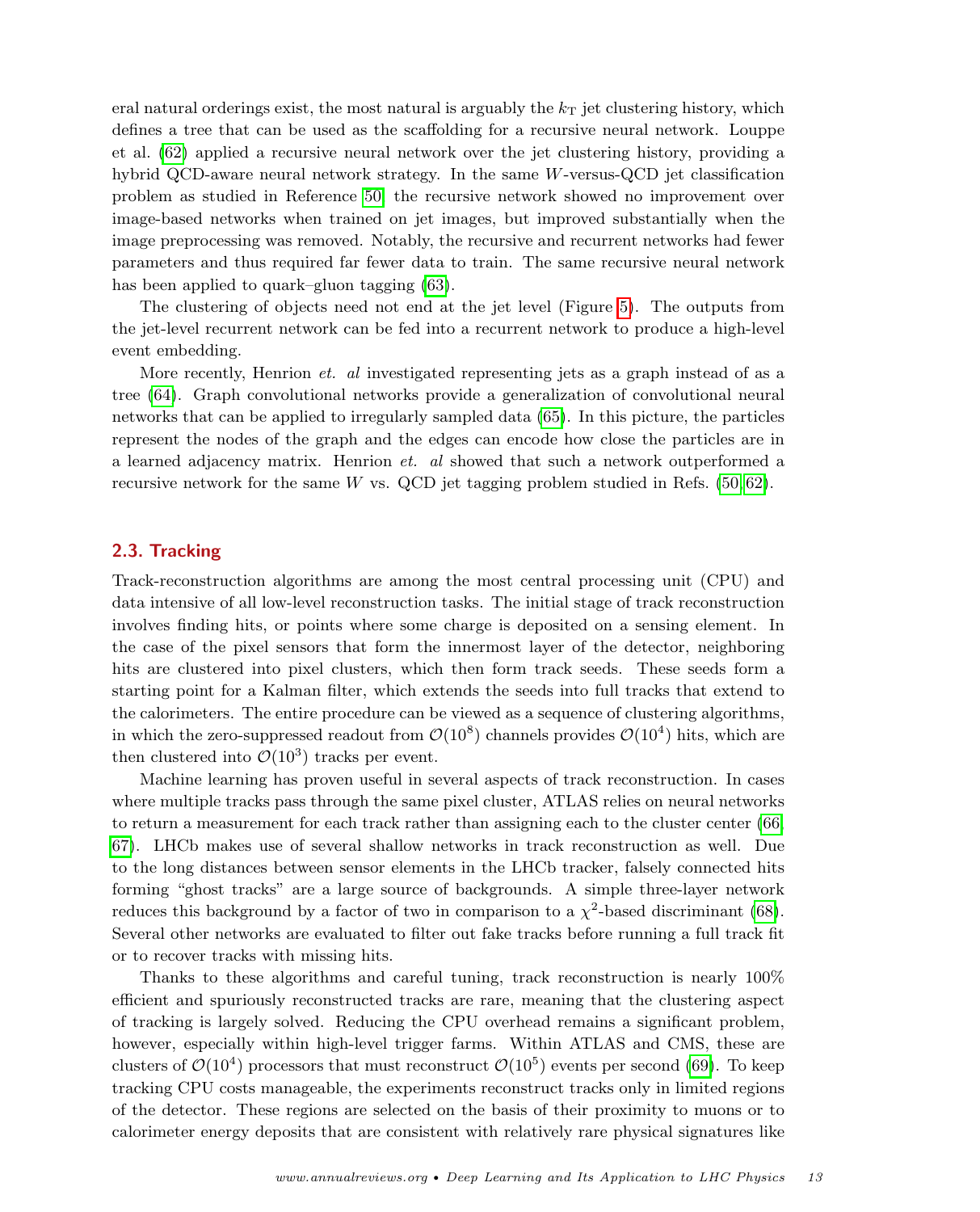leptons or high- $p<sub>T</sub>$  jets. While effective, this selective tracking severely hampers searches and physical measurements that rely on low- $p_T$  track-based signatures.

These issues will be compounded considerably in the high-luminosity LHC (HL-LHC). The majority of the tracking CPU budget is currently allocated to track-building phase, which depends on an expensive Kalman filter [\(70,](#page-20-8) [71\)](#page-20-9). With the higher track densities expected at the HL-LHC, the number of false seeds is expected to increase combinatorially [\(72\)](#page-20-10), as is the probability of the Kalman filter building a branching track. Morediscriminating seeding algorithms or trainable deep Kalman filters [\(73,](#page-20-11)[74\)](#page-20-12) could help reduce the number of track-fitting iterations.

Unfortunately, most tracking software is deeply interwoven with the experiments' reconstruction frameworks and, as a result, is poorly suited for the quick exploratory studies that will be needed to develop the next generation of algorithms.

In anticipation of the coming HL-LHC data onslaught, however, improved tracking is essential. Several projects aim to accomplish this goal indirectly by increasing the visibility and accessibility of tracking software. Most ambitiously, the ACTS project (see [http://acts.web.cern.ch/ACTS/index.php,](http://acts.web.cern.ch/ACTS/index.php) https://github.com/trackml) seeks to implement a modular and experiment-independent software stack for tracking-related studies, including detector geometry, an event data model, and seed-finding and trackfitting tools. Simplified tracking models [\(75\)](#page-20-13) have been used as a basis for studies showing the viability of LSTMs for track building [\(76\)](#page-20-14) or for tracking data challenges [\(77\)](#page-20-15).

## <span id="page-13-0"></span>2.4. Fast Simulation

The ability to model high-dimensional distributions not only enables improved statistical analysis, but also provides a new path towards fast simulation. Fast simulation is valuable because the full simulators, which faithfully describe the low-level interactions of particles with matter, are very computationally intensive and consume a significant fraction of the computing budgets of current experimental collaborations.

Until now the dominant approach to fast simulation has been to develop fast parametric distributions largely by hand [\(78\)](#page-20-16). A more recent deep-learning approach is to train a network to learn the simulation from an initial pool of traditionally simulated events. This approach creates a generative model G which which approximates the distribution of samples produced by the simulator by mapping an input space of random numbers to the space of the data.

One promising approach is based on Generative Adversarial Networks (GANs). The training of the generative model  $G$  is accomplished through competition with an adversary network A. While G generates simulated samples, the adversarial network A tries to determine whether a given sample is from the generative model or from the full simulator. The two networks are pitted against each other: A attempts to identify differences between the traditional samples and those generated by  $G$ , while  $G$  attempts to fool  $A$  into accepting its events, and in doing so learns to mimic the original sample generation. The stability of such a training arrangement, however, can be difficult to achieve, and expert knowledge is required to construct an effective network.

Paganini et al. [\(85\)](#page-20-17) applied the GAN approach to simulation of the electromagnetic showers in a multi-layer calorimeter, one of the most computationally expensive steps for the low-level simulator. They report large computational speedups while achieving reasonable modeling of the energy deposition, though not yet matching the accuracy of the full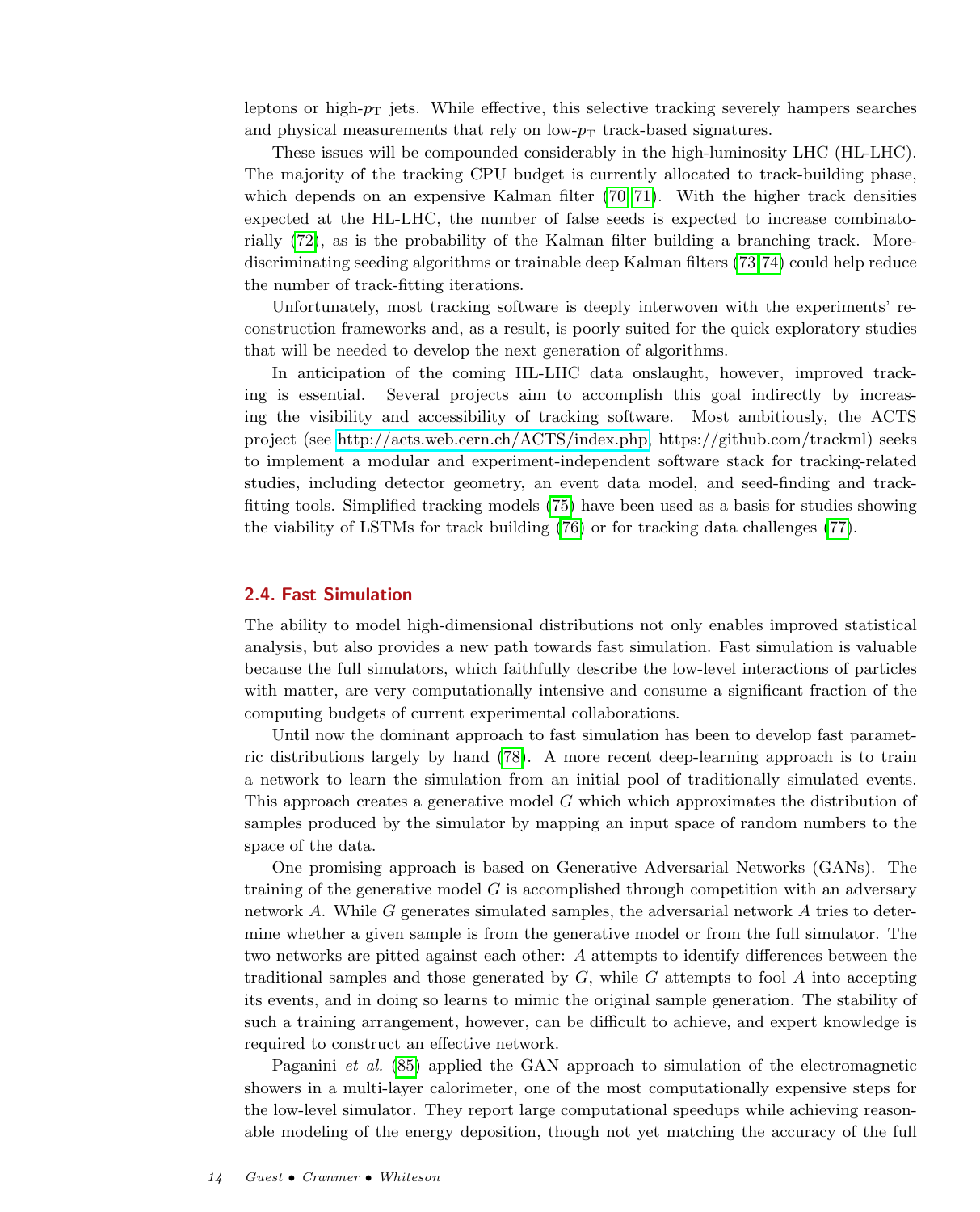simulation. In a related approach, de Olivereira et al. find similar success simulating jet images [\(86\)](#page-20-18). Future simulation tools built on GANs may provide important speed boosts for the slower elements of the simulation chain, or they may be sophisticated enough to provide end-to-end simulations.

The resulting network evaluation is much less computationally demanding than the lowlevel simulation, and can be viewed as a non-parametric fast simulation. The promise of this approach to mitigate the computational burden for simulation has been called out in the strategic planning for HL-LHC software efforts [\(87,](#page-20-19) [88\)](#page-20-20). See Refs. [\(79–](#page-20-21)[84\)](#page-20-22) for alternative approaches to fast simulation.

#### <span id="page-14-0"></span>2.5. Impact

Taken together, the new tools made possible by deep learning promise to make a significant impact on high-energy physics. The specific examples above – mass resconstruction, jet substructure and jet-flavor classification – are important benchmarks and long-standing challenges. The significant improvements offered by deep learning in these areas support the claim that many areas of LHC data analysis suffer from long-standing sub-optimal feature engineering, and deserve re-examination.

## <span id="page-14-1"></span>3. CONCERNS

#### <span id="page-14-2"></span>3.1. What Is the Optimization Objective?

A challenge of incorporating machine learning techniques into HEP data analysis is that tools are often optimized for performance on a particular task that is several steps removed from the ultimate physical goal of searching for a new particle or testing a new physical theory. Moreover, some tools are used in multiple applications, which may have conflicting demands. For instance, a deep learning jet flavor-tagging algorithm might be used for searches for supersymmetry as well as precision measurements of the Higgs sector, which may have different needs with respect to balancing signal efficiency and background rejection.

These considerations are further complicated by the fact that the sensitivity to highlevel physics questions must account for systematic uncertainties, which involve a nonlinear trade-off between the typical machine learning performance metrics and the systematic uncertainty estimates. For example, a new classifier may have a better false-positive rate than a baseline algorithm, yet simultaneously be more susceptible to systematic mismodeling between the simulation and the real data. Whether or not this new classifier will improve the sensitivity for the ultimate high-level physics goal depends on details such as the signalto-background ratio, the total number of data, and the size of the systematic uncertainty, which are not typically included in the classifier training.

Traditionally, HEP physicists have taken these considerations into account through heuristics and intuition. But as deep learning penetrates into the analysis pipeline, it is important to revisit these trade-offs and attempt to make them explicit to design new loss functions and learning algorithms that directly optimize for our ultimate physics goals.

For example, in order to to be robust to systematic uncertainties, one can use a classifier parametrized in terms of the nuisance parameters [\(38,](#page-19-19) [82\)](#page-20-23), allowing for major speedups compared to earlier strategies [\(89\)](#page-20-24). An alternative approach is to train a network to be insensitive to the systematic uncertainty, which is achieved either by boosting [\(90\)](#page-20-25) or by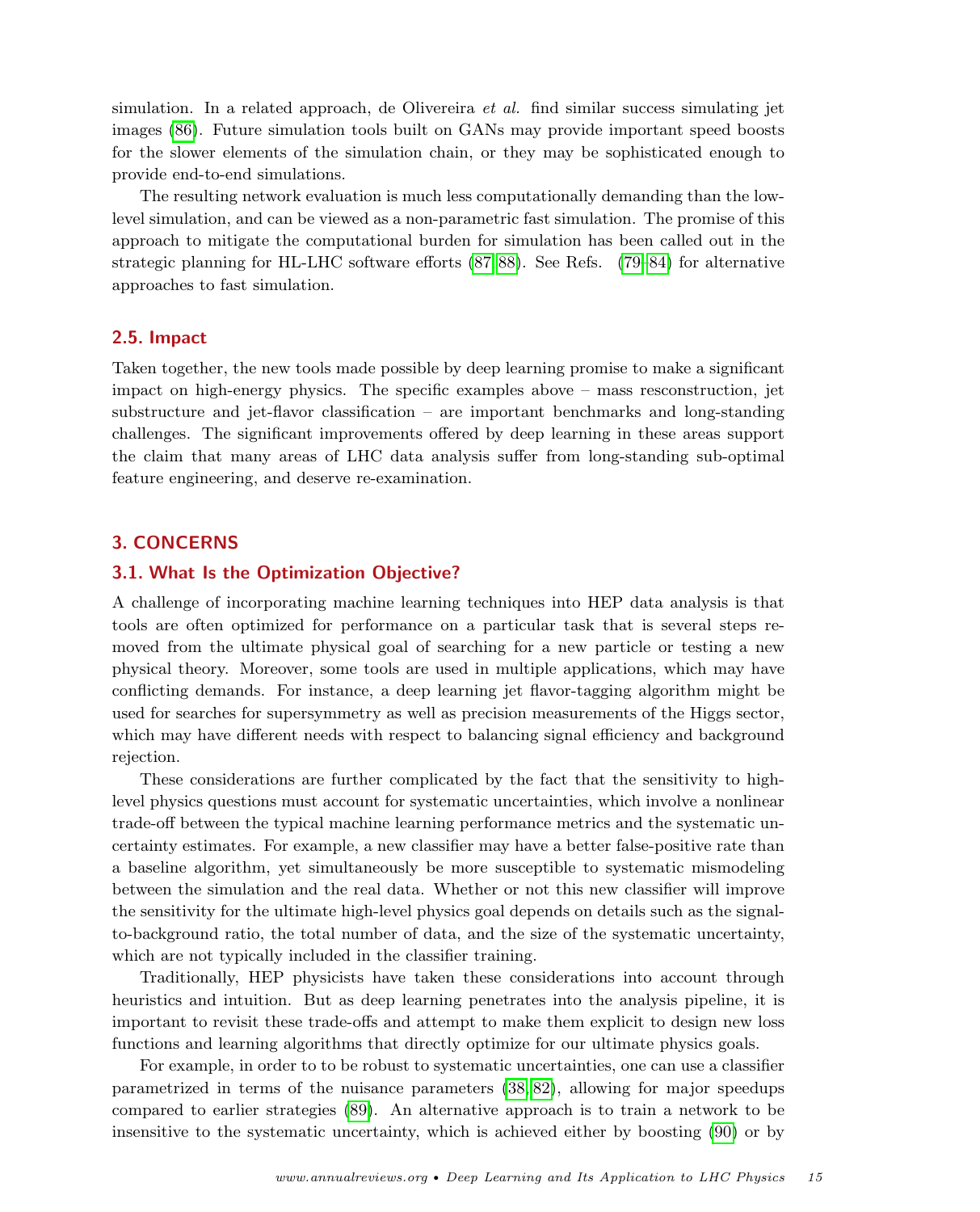using an adversarial training procedure that encourages the output of the network to be independent of the nuisance parameters [\(91,](#page-20-26) [92\)](#page-20-27). The technique can also be used to enforce independence from another variable, such as the jet mass [\(93\)](#page-20-28). In general, there is a trade-off between performance in the classification (or regression) task and robustness to systematics, which can be adjusted via a hyperparameter  $\lambda$  in the objective function. Unfortunately, optimization of  $\lambda$  requires retraining the network, and the objective function may not be differentiable with respect to  $\lambda$ .

Optimization of differentiable components is efficiently handled with various forms of stochastic gradient descent, although these algorithms often come with their own hyperparameters. The optimization with respect to hyperparameters that arise in the network architecture, loss function, and learning algorithms are often performed through a black-box optimization algorithm that does not require gradients. This includes Bayesian optimization  $(94, 95)$  $(94, 95)$  and genetic algorithms  $(89)$ , as well as variational optimization  $(96, 97)$  $(96, 97)$ .

## <span id="page-15-0"></span>3.2. Interpretability and Reliance on Simulation

Machine learning provides an effective and powerful solution to many data analysis challenges in HEP, in some cases lessening the need for engineered features driven by physical insight. However, in some sense this approach is not satisfactory, as progress on the computational side is not always matched by gains in physical understanding and is heavily reliant on simulation programs.

The nonparametric nature of the neural network approach makes it very difficult to interpret the solution. Unlike a simple analytic function written in mathematical language familiar to physicists, a neural network cannot be easily inspected to discover the structure of its learned solution. Due to the high-dimensional nature of the input data  $x$ , reverseengineering the classification strategy to identify signal-like or background-like regions of the original space is also very challenging [\(98\)](#page-20-33). This is not surprising, and generically we should anticipate a trade-off between performance and interpretability.

Aside from understanding the nature of the decision, the use of machine learning also complicates the scientific communication and theoretical interpretation of LHC results. While traditional cut-based analyses can be conveyed in tables and prose, a learned neural network cannot. Not only does this make it difficult for a reader to glean the essential physics, it is also an impediment to reinterpreting the result in the context of a different theoretical model. This issue further motivates analysis preservation and reinterpretation systems, such as RECAST [\(99,](#page-20-34)[100\)](#page-20-35), that can re-execute the original data analysis pipeline.

Systematic uncertainties due to mismodeling in the simulation are also a major concern. The networks are routinely trained using large samples of simulated collisions, and the nature of their solution is relevant to experimental data only if those simulated samples are faithful descriptions of the collected data. Although the simulation programs have been extensively tuned and validated over years of use, skepticism remains about their ability to accurately describe the correlations in a high-dimensional space, leading to reasonable concerns about whether a network's learned solution relies on a well-modeled physical effect or an overlooked weak point. This concern applies to shallow networks as well, but is even more severe when working with higher-dimensional lower-level data.

One means to assuage these concerns is a classic piece of experimental scientific strategy: validation using adjacent control regions. The primary concern is whether the correlations among the input features are well modeled, which can be verified through a comparison of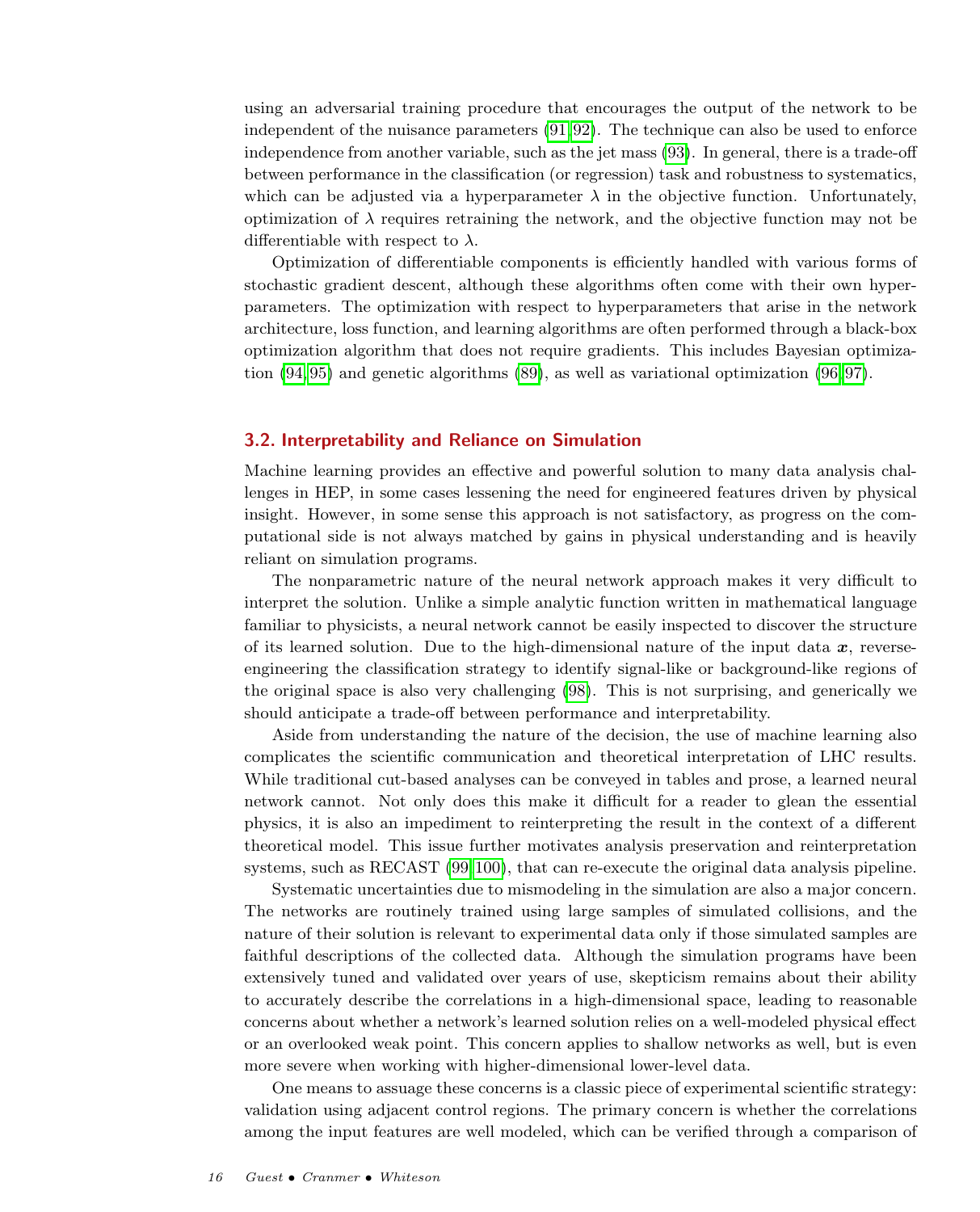the network function evaluation in real and simulated data. Adjacent control regions can be employed to keep the data that are most sensitive to the hypothetical signal blind. This technique is often applied in the case of single-dimensional data analysis, and is essentially a generalization of the sideband approach. If the input feature correlations that the network function relies on are poorly modeled, the distributions of the real and simulated data will disagree. This provides some validation of the network function, but no insight into its structure.

An alternative approach relaxes the reliance on simulated samples by using real data in the training step and avoids the need for training labels by using weakly supervised learning [\(101,](#page-20-36) [102\)](#page-21-0). In one approach, one needs to know only the proportion of labels in different subsets of data [\(101\)](#page-20-36), for instance, samples of events with known proportions of quark and gluon jets. One approach, known as classification without labels (CWoLa), requires only that the different samples of events have different label proportions even if they are unknown [\(102\)](#page-21-0).

In other cases, the weak points of the modeling are well known to physicists, who would prefer a learned solution that avoids detailed reliance on these features. For example, most simulated samples of collisions that result in jets use either PYTHIA [\(6\)](#page-18-3) or HERWIG [\(7\)](#page-18-4) to model the parton shower, but these two heuristic approaches can make significantly different predictions about the jet images [\(50\)](#page-19-29). One way to address this issue is to explicitly parameterize the network in the space of the unknown nuisance parameter [\(38,](#page-19-19) [82\)](#page-20-23) so that the dependence can be studied or constrained in data. Another is to attempt to explicitly reduce the dependence of the network on aspects that are sensitive to the underlying uncertainties [\(92\)](#page-20-27), making the resulting network less sensitive to these uncertainties. This can be regarded as a constrained optimization problem; for example, one might seek an optimal combination of jet substructure tagging variables that does not distort the smooth background [\(93\)](#page-20-28).

## <span id="page-16-0"></span>3.3. Software

The growing complexity of neural networks, in terms of both the architecture and the raw computational power required for training, might seem overwhelming to the pragmatic high-energy physicist. Worse, the summary above is merely a brief review of state-of-the-art deep learning, and given the rapid pace at which the field evolves, techniques may change in the near future. Fortunately, a number of software packages [\(11–](#page-18-14)[13\)](#page-18-15) already provide efficient automatic gradient computation and interfaces to hardware such as GPUs. These are well supported outside HEP. Thanks to these tools, the role of the physicist is reduced to choosing an appropriate problem, data representation, architecture, and training strategy.

The software landscape continues to evolve rapidly compared with typical timescales for software in collider physics. This contrast presents a challenge for any experiment using deep learning: By choosing one of the dozen currently available frameworks, the experiment risks being marooned with an unsupported and bloated dependency when the deep learning industry moves on. Fortunately, while projections into the future of a specific deep learning package, or even a particular architecture, would be premature, the underlying representation of a network as a stack of differentiable tensor operations has proven quite robust.

As deep learning matures, the language and specifications become more precise. Several ongoing projects with significant commercial backing [\(103;](#page-21-1) for a list of useful tools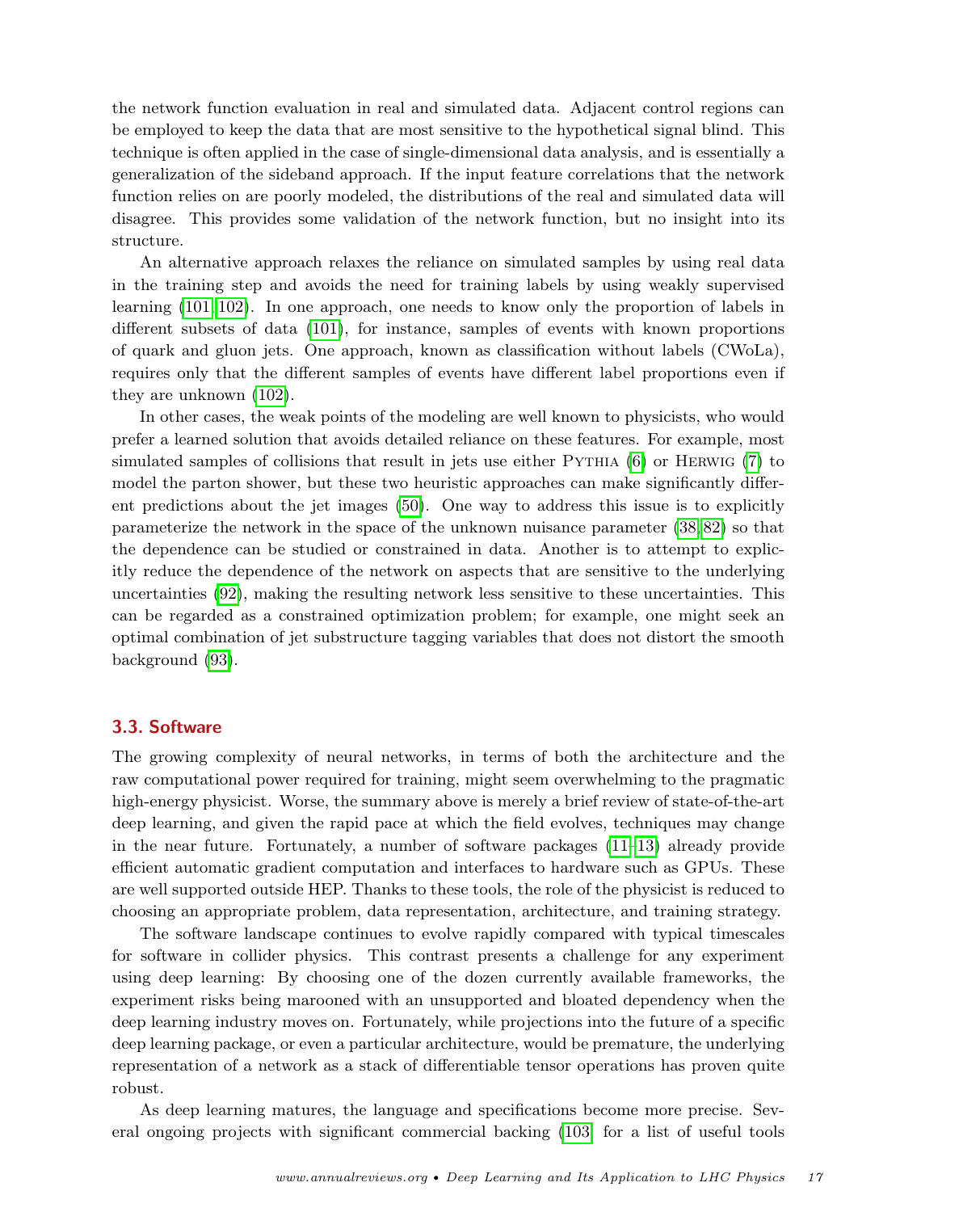and references bridging the gap between collider physics and machine learning, see the following repository: https://github.com/iml-wg/HEP-ML-Resources) seek to formalize these specifications further. Such formal specifications allow a factorization between the training phase—which can depend on specific hardware and a myriad of software packages—and the application or inference phase. Training a neural network requires millions of iterations, whereas inference requires only a single pass per classified pattern. As a result, computational demands at the inference stage are mild. The factorization enables inference-only implementations [\(104\)](#page-21-2) or autogenerated inference functions to be the primary vehicle for incorporation into the trigger and reconstruction software of the LHC experiments.

In contrast, as machine learning is incorporated into high-level data analysis, there is a benefit to having closer integration of modern machine learning frameworks and statistical analysis software. Various tools are beginning to blend deep learning, probabilistic modeling, and statistical inference [\(37,](#page-19-41) [105–](#page-21-3)[107\)](#page-21-4).

## <span id="page-17-0"></span>4. PROSPECTS

In the past few years, advances in machine learning have enabled the development of tools that have the power to transform the nature of data analysis in HEP.

Expected increases in computational power and further advances in training strategies can be reasonably expected to extend the power of these tools. But important questions remain regarding how to best apply this power. Should physicists aim for end-to-end learning, giving the network the data at the lowest level and highest dimensionality that it can effectively process and ask it to solve the entire problem at once? Or is it more sensible to maintain outlines of the existing structures, but replace engineered solutions based on domain knowledge with learned solutions? A middle road, inspired by the hierarchical nature of the LHC data and the success of highly structured networks, suggests building end-to-end tools whose internal structure reflects the outlines of existing analysis pipelines (Figure [5\)](#page-11-1). Planning for such future efforts is already under way [\(87,](#page-20-19) [88\)](#page-20-20).

Beyond the application of deep learning to the problems described in this review, related research in the fields of statistical and machine learning offer promising solutions to the challenges of data analysis in particle physics. For example, the problem of modeling smooth background distributions from observed data has long been treated using ad hoc parametric functions; techniques from the study of Gaussian processes have recently been shown to provide a powerful and promising alternative [\(108\)](#page-21-5). Another area with significant untapped potential with relevance to collider physics is that of anomaly detection; recent techniques [\(109\)](#page-21-6) have improved the data compression and anomaly detecting speed such that applications to use these techniques to search for anomalous signatures in the LHC data set may be practical. Recently, Bayesian optimization has been used for more efficient tuning of the simulation programs [\(110\)](#page-21-7), and adversarial training of GANs has been extended to the tuning of nondifferentiable simulators [\(97\)](#page-20-32). Finally, several groups have used machine learning to grapple with the interpretation of results in high-dimensional parameter spaces for theories such as supersymmetry [\(111,](#page-21-8) [112;](#page-21-9) also see https://indico.cern.ch/event/632141/).

One of the most profound developments in machine learning is the ability to model high-dimensional distributions from large samples of data. The ability to estimate high-dimensional probability densities or density ratios enables probabilistic inference in situations that were previously intractable. The key machine learning developments here  $(79–84, 113)$  $(79–84, 113)$  $(79–84, 113)$  allow the tuning of the classification tool for the particular problem at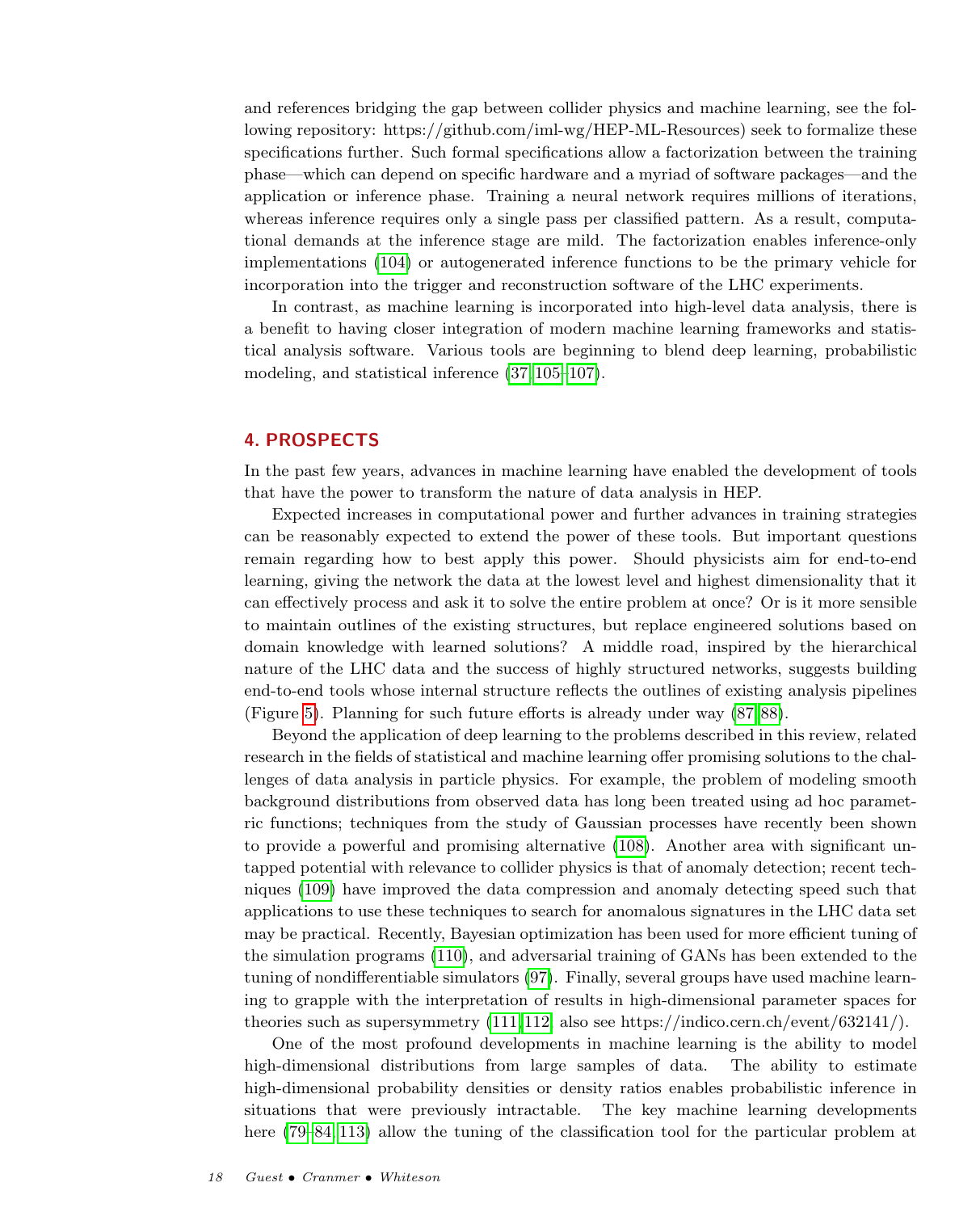hand, opening the door to deeper levels of optimization and potentially more powerful analyses.

Further work in this area includes efforts to modify the simulation tools for improved sampling of the high dimensional space[\(114,](#page-21-11) [115\)](#page-21-12). An exciting direction of this research is to automatically discover what sequence of events in the simulation of a background process leads to rare events being misclassified as signal.

Deep learning has already influenced data analysis at the LHC and sparked a new wave of collaboration between the machine learning and particle physics communities, which is progressing at a rapid pace. While it is difficult to predict the ultimate impact these developments will have, we anticipate that new applications will be found, motivating new strategies for analysis of the LHC data and yielding deeper insights into fundamental questions in particle physics.

## DISCLOSURE STATEMENT

The authors are not aware of any affiliations, memberships, funding, or financial holdings that might be perceived as affecting the objectivity of this review.

## ACKNOWLEDGMENTS

The authors thank Ben Nachman for helpful comments. DW and DG are supported by the Office of Science at the Department of Energy. KC is supported by the National Science Foundation (ACI-1450310 and PHY-1505463) and by the Moore-Sloan Data Science Environ- ment at at NYU.

## LITERATURE CITED

- <span id="page-18-0"></span>1. Hocker A, et al. Proc. Sci. ACAT:040 (2007)
- <span id="page-18-1"></span>2. Krizhevsky A, Sutskever I, Hinton GE. In Proceedings of the 25th International Conference on Neural Information Processing Systems (NIPS12), p. 1097. New York: Curran (2012)
- <span id="page-18-8"></span>3. Russakovsky O, et al. Int. J. Comput. Vis. 115:211 (2015)
- 4. LeCun Y, Bengio Y, Hinton G. Nature 521:436 (2015)
- <span id="page-18-2"></span>5. Schmidhuber J. Neural Netw. 61:85 (2015)
- <span id="page-18-3"></span>6. Sjostrand T, Mrenna S, Skands PZ. J. High Energy Phys. 0605:026 (2006)
- <span id="page-18-4"></span>7. Bahr M, et al. Eur. Phys. J. C 58:639 (2008)
- <span id="page-18-5"></span>8. Alwall J, et al. J. High Energy Phys. 07:079 (2014)
- <span id="page-18-6"></span>9. Gleisberg T, et al. J. High Energy Phys. 02:007 (2009)
- <span id="page-18-7"></span>10. Agostinelli S, et al. Nucl. Instrum. Methods A 506:250 (2003)
- <span id="page-18-14"></span>11. Keras, <https://keras.io/>
- 12. Theano, <http://deeplearning.net/software/theano/>
- <span id="page-18-15"></span>13. TensorFlow, <https://www.tensorflow.org/>
- <span id="page-18-9"></span>14. Hornik K, Stinchcombe M, White H. Neural Netw. 2:359 (1989)
- <span id="page-18-10"></span>15. Hochreiter S., International Journal of Uncertainty, Fuzziness and Knowledge-Based Systems. 06 (02): 107116. doi:10.1142/S0218488598000094
- <span id="page-18-11"></span>16. Bengio Y, Simard P, Frasconi P. Neural Netw. 5:157 (1994)
- <span id="page-18-12"></span>17. Hinton G, et al. arXiv:1207.0580 [cs.NE] (2012)
- <span id="page-18-13"></span>18. Hinton GE, Osindero S, Teh YW. Neural Comput. 18:1527 (2006)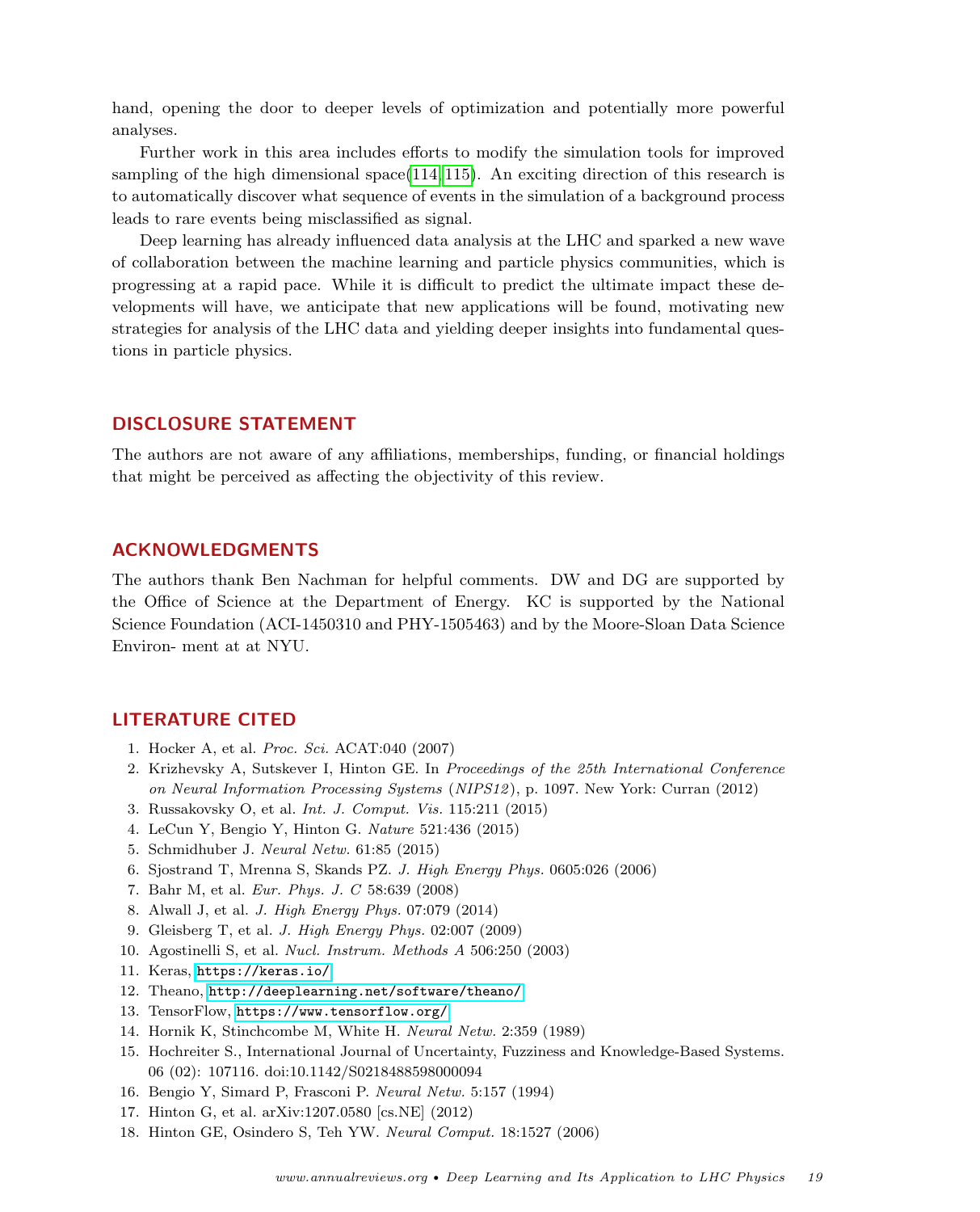- <span id="page-19-0"></span>19. Y. Bengio, P. Lamblin, D. Popovici, and H. Larochelle. Greedy layer-wise training of deep networks. In Bernhard Schölkopf, John Platt, and Thomas Hoffman, editors, Advances in Neural Information Processing Systems 19 (NIPS 06), pages 153160. MIT Press, (2007).
- <span id="page-19-1"></span>20. Goodfellow I, Bengio Y, Courville A. Deep Learning. Cambridge, MA: MIT Press. [http:](http://www.deeplearningbook.org) [//www.deeplearningbook.org](http://www.deeplearningbook.org) (2016)
- <span id="page-19-2"></span>21. Lecun Y, Bottou L, Bengio Y, Haffner P. Proc. IEEE 86:2278 (1998)
- <span id="page-19-3"></span>22. Ioffe S, Szegedy C. In Proceedings of the 32nd International Conference on Machine Learning, p. 448. proceedings.mlr.press: PMLR (2015)
- <span id="page-19-4"></span>23. He K, Zhang X, Ren S, Sun J. In Proceedings of the IEEE Conference on Computer Vision and Pattern Recognition, p. 1026. Piscataway, NJ: IEEE (2016)
- <span id="page-19-5"></span>24. Hochreiter S, Schmidhuber J. Neural Comput. 9:1735 (1997)
- <span id="page-19-6"></span>25. Cho K, et al. arXiv:1406.1078 [cs] (2014)
- <span id="page-19-7"></span>26. Aad G, et al. J. Instrum. 9:P09009 (2014)
- <span id="page-19-8"></span>27. Peterson C. Nucl. Instrum. Methods A 279:537 (1989)
- <span id="page-19-9"></span>28. Abramowicz H, Caldwell A, Sinkus R. Nucl. Instrum. Methods A 365:508 (1995)
- <span id="page-19-10"></span>29. CMS Collab. Eur. Phys. J. C 74:3076 (2014)
- <span id="page-19-11"></span>30. Abazov VM, et al. Phys. Rev. D 71:072004 (2005); Erratum. Phys. Rev. D 77:039901 (2008)
- <span id="page-19-12"></span>31. DELPHI Collab. Phys. Lett. B 295:383 (1992)
- <span id="page-19-13"></span>32. Kohne JK, et al. Nucl. Instrum. Methods A 389:128 (1997)
- <span id="page-19-14"></span>33. D0 Collab. Phys. Lett. B 517:282 (2001)
- <span id="page-19-15"></span>34. CDF Collab. Phys. Rev. Lett. 104:141801 (2010)
- <span id="page-19-16"></span>35. Baldi P, Sadowski P, Whiteson D. Nat. Commun. 5:4308 (2014)
- <span id="page-19-17"></span>36. Santos R, et al. J. Instrum. 12:P04014 (2017)
- <span id="page-19-41"></span>37. Louppe G, Cranmer K, Pavez J. J. Open Source Softw. 1:11 (2016)
- <span id="page-19-19"></span>38. Baldi P, et al. Eur. Phys. J. C 76:235 (2016)
- <span id="page-19-18"></span>39. Louppe G, Cranmer K, Pavez J. J. Open Source Softw. 1:11 (2016) [arXiv:1506.02169](http://arxiv.org/abs/1506.02169) stat.AP (2016)
- <span id="page-19-20"></span>40. Behnke T, Charlton DG. Phys. Scr. 52:133 (1995)
- <span id="page-19-21"></span>41. Peterson C, Rögnvaldsson T, Lönnblad L. Comput. Phys. Commun. 81:185 (1994)
- <span id="page-19-22"></span>42. CMS Collab. Tech. rep. CMS-PAS-BTV-15-001, CERN, Geneva (2016)
- 43. ATLAS Collab. J. Instrum. 11:P04008 (2016)
- <span id="page-19-23"></span>44. ATLAS Collab. Tech. rep. ATL-PHYS-PUB-2017-013, CERN, Geneva (2017)
- <span id="page-19-24"></span>45. Larkoski AJ, Moult I, Nachman B. [arXiv:1709.04464](http://arxiv.org/abs/1709.04464) [hep-ph] (2017)
- <span id="page-19-26"></span>46. de Oliveira L, et al. J. High Energy Phys. 07:069 (2016)
- <span id="page-19-25"></span>47. Cogan J, Kagan M, Strauss E, Schwarztman A. J. High Energy Phys. 02:118 (2015)
- <span id="page-19-27"></span>48. Almeida LG, et al. J. High Energy Phys. 07:086 (2015)
- <span id="page-19-28"></span>49. Baldi P, et al. Phys. Rev. D 93:094034 (2016)
- <span id="page-19-29"></span>50. Barnard J, Dawe EN, Dolan MJ, Rajcic N. Phys. Rev. D 95:014018 (2017)
- <span id="page-19-30"></span>51. Komiske PT, Metodiev EM, Schwartz MD. J. High Energy Phys. 01:110 (2017)
- <span id="page-19-31"></span>52. Acciarri R, et al. J. Instrum. 12:P03011 (2017)
- <span id="page-19-32"></span>53. Aurisano A, et al. J. Instrum. 11:P09001 (2016)
- <span id="page-19-33"></span>54. Guest D, et al. Phys. Rev. D 94:112002 (2016)
- <span id="page-19-34"></span>55. ATLAS Collab. Tech. rep. ATL-PHYS-PUB-2017-003, CERN, Geneva (2017)
- <span id="page-19-35"></span>56. CMS Collab. Tech. rep. CMS-DP-2017-012, CERN, Geneva (2017)
- <span id="page-19-36"></span>57. CMS Collab. Tech. rep. CMS-DP-2017-005, CERN, Geneva (2017)
- <span id="page-19-40"></span>58. CMS Collab. Tech. rep. CMS-DP-2017-049, CERN, Geneva (2017)
- <span id="page-19-37"></span>59. Pearkes J, Fedorko W, Lister A, Gay C. [arXiv:1704.02124](http://arxiv.org/abs/1704.02124) [hep-ex] (2017)
- <span id="page-19-38"></span>60. Egan S, et al. [arXiv:1711.09059](http://arxiv.org/abs/1711.09059) [hep-ex] (2017)
- <span id="page-19-39"></span>61. CMS Collab. Presented at the Workshop on Deep Learning for Physical Sciences of the 31st Annual Conference on Neural Information Processing Systems (NIPS17), Long Beach, CA (2017)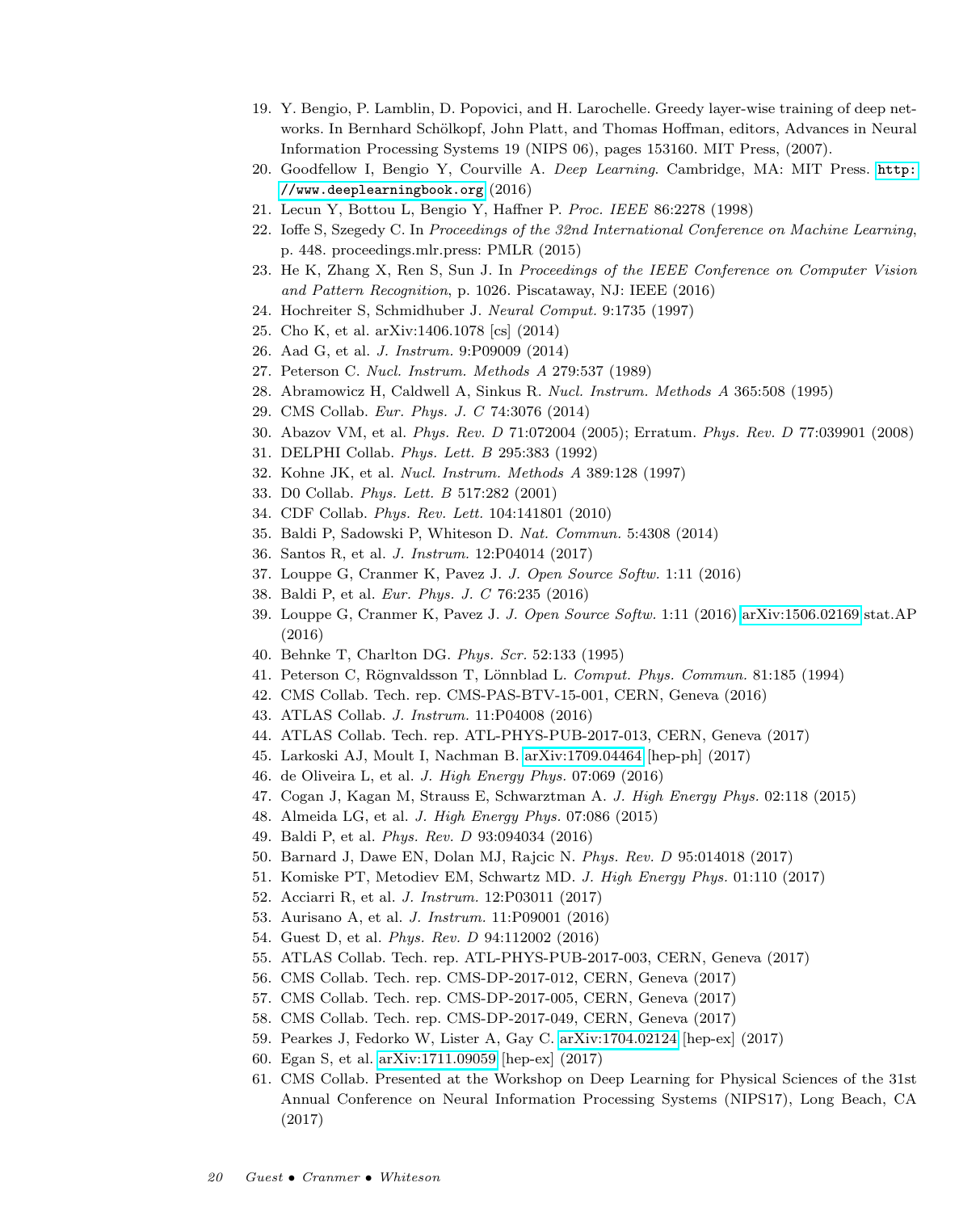- <span id="page-20-0"></span>62. Louppe G, Cho K, Becot C, Cranmer K. [arXiv:1702.00748](http://arxiv.org/abs/1702.00748) [hep-ph] (2017)
- <span id="page-20-1"></span>63. Cheng T. [arXiv:1711.02633](http://arxiv.org/abs/1711.02633) [hep-ph] (2017)
- <span id="page-20-2"></span>64. Henrion I, et al. Presented at the Workshop on Deep Learning for Physical Sciences of the 31st Annual Conference on Neural Information Processing Systems (NIPS17), Long Beach, CA (2017)
- <span id="page-20-3"></span>65. Bronstein MM, et al. [arXiv:1611.08097](http://arxiv.org/abs/1611.08097) [cs.CV] (2016)
- <span id="page-20-4"></span>66. ATLAS Collab. Eur. Phys. J. C 77:673 (2017)
- <span id="page-20-5"></span>67. Salzburger A. Tech. rep. ATL-SOFT-PROC-2015-056.7, CERN, Geneva (2015)
- <span id="page-20-6"></span>68. Stahl M. J. Phys. Conf. Ser. 898:042042 (2017)
- <span id="page-20-7"></span>69. Machado Miguens J. Tech. rep. ATL-DAQ-PROC-2016-025, CERN, Geneva (2016)
- <span id="page-20-8"></span>70. Adam W, Fruhwirth R, Strandlie A, Todorov T. J. Phys. G 31:9 (2005)
- <span id="page-20-9"></span>71. ATLAS Collab. Tech. rep. ATLAS-CONF-2012-047, CERN, Geneva (2012)
- <span id="page-20-10"></span>72. Salzburger A., J.Phys.Conf.Ser. 664 (2015) no.7, 072042 doi: 10.1088/1742- 6596/664/7/072042
- <span id="page-20-11"></span>73. Krishnan RG, Shalit U, Sontag D. [arXiv:1511.05121](http://arxiv.org/abs/1511.05121) stat.ML (2015)
- <span id="page-20-12"></span>74. Krishnan RG, Shalit U, Sontag D. In Proceedings of the 31st AAAI Conference on Artificial Intelligence, p. 2101. Menlo Park, CA: AAAI (2017)
- <span id="page-20-13"></span>75. Farrell S, et al. Eur. Phys. J. Web Conf. 150:00003 (2017)
- <span id="page-20-14"></span>76. S. Farrell, et al, Particle Track Reconstruction with Deep Learning, Proceedings of the Deep Learning for Physical Sciences Workshop at NIPS (2017). (December 8, 2017) [https:](https://dl4physicalsciences.github.io/files/nips_dlps_2017_28.pdf) [//dl4physicalsciences.github.io/files/nips\\_dlps\\_2017\\_28.pdf](https://dl4physicalsciences.github.io/files/nips_dlps_2017_28.pdf)
- <span id="page-20-15"></span>77. Amrouche S, et al. Eur. Phys. J. Web Conf. 150:00015 (2017)
- <span id="page-20-16"></span>78. ATLAS Collab. Tech. rep. ATL-PHYS-PUB-2010-013, ATL-COM-PHYS-2010-838, CERN, Geneva (2010)
- <span id="page-20-21"></span>79. Larochelle H, Murray I. In Proceedings of the 14th International Conference on Artificial Intelligence and Statistics, p. 29. Cambridge, MA: MIT Press (2011)
- 80. Jimenez Rezende D, Mohamed S. [arXiv:1505.05770](http://arxiv.org/abs/1505.05770) stat.ML (2015).
- 81. Dinh L, Krueger D, Bengio Y. [arXiv:1410.8516](http://arxiv.org/abs/1410.8516) [cs.LG] (2014)
- <span id="page-20-23"></span>82. Cranmer K, Pavez J, Louppe G. [arXiv:1506.02169](http://arxiv.org/abs/1506.02169) [stat.AP] (2015)
- 83. Kingma DP, Salimans T, Welling M. arXiv:1606.04934 (2016)
- <span id="page-20-22"></span>84. Papamakarios G, Murray I, Pavlakou T. In Proceedings of the 31st Conference on Neural Information Processing Systems (NIPS17), p. 2335. New York: Curran
- <span id="page-20-17"></span>85. Paganini M, de Oliveira L, Nachman B. [arXiv:1705.02355](http://arxiv.org/abs/1705.02355) [hep-ex] (2017)
- <span id="page-20-18"></span>86. de Oliveira L, Paganini M, Nachman B. [arXiv:1701.05927](http://arxiv.org/abs/1701.05927) [stat.ML] (2017)
- <span id="page-20-19"></span>87. Elmer P, Neubauer M, Sokoloff MD. [arXiv:1712.06592](http://arxiv.org/abs/1712.06592) [physics.comp-ph] (2017)
- <span id="page-20-20"></span>88. Alves AA Jr., et al. [arXiv:1712.06982](http://arxiv.org/abs/1712.06982) [physics.comp-ph] (2017)
- <span id="page-20-24"></span>89. Aaltonen T, et al. Phys. Rev. Lett. 102:152001 (2009)
- <span id="page-20-25"></span>90. Stevens J, Williams M. J. Instrum. 8:P12013 (2013)
- <span id="page-20-26"></span>91. Ajakan H, et al. ArXiv e-prints 1412.4446 stat.ML (2014)
- <span id="page-20-27"></span>92. Louppe G, Kagan M, Cranmer K. [arXiv:1611.01046](http://arxiv.org/abs/1611.01046) [stat.ME] (2016)
- <span id="page-20-28"></span>93. Shimmin C, et al. [arXiv:1703.03507](http://arxiv.org/abs/1703.03507) [hep-ex] (2017)
- <span id="page-20-29"></span>94. Snoek J, Larochelle H, Adams RP. Advances in Neural Information Processing Systems, 2012, arXiv: 1206.2944 stat.ML
- <span id="page-20-30"></span>95. Head T, et al. Scikit-Optimize. Software package. <https://scikit-optimize.github.io/> (2017)
- <span id="page-20-31"></span>96. Staines J, Barber D. ArXiv e-prints [arXiv:1212.4507](http://arxiv.org/abs/1212.4507) (2012)
- <span id="page-20-32"></span>97. Louppe G, Cranmer K. ArXiv e-prints 1707.07113 (2017)
- <span id="page-20-33"></span>98. Chang S, Cohen T, Ostdiek B. [arXiv:1709.10106](http://arxiv.org/abs/1709.10106) [hep-ph] (2017)
- <span id="page-20-34"></span>99. Cranmer K, Yavin I. J. High Energy Phys. 04:038 (2011)
- <span id="page-20-35"></span>100. Cranmer K, Heinrich L. J. Phys. Conf. Ser. 898:102019 (2017)
- <span id="page-20-36"></span>101. Dery LM, Nachman B, Rubbo F, Schwartzman A. J. High Energy Phys. 05:145 (2017)